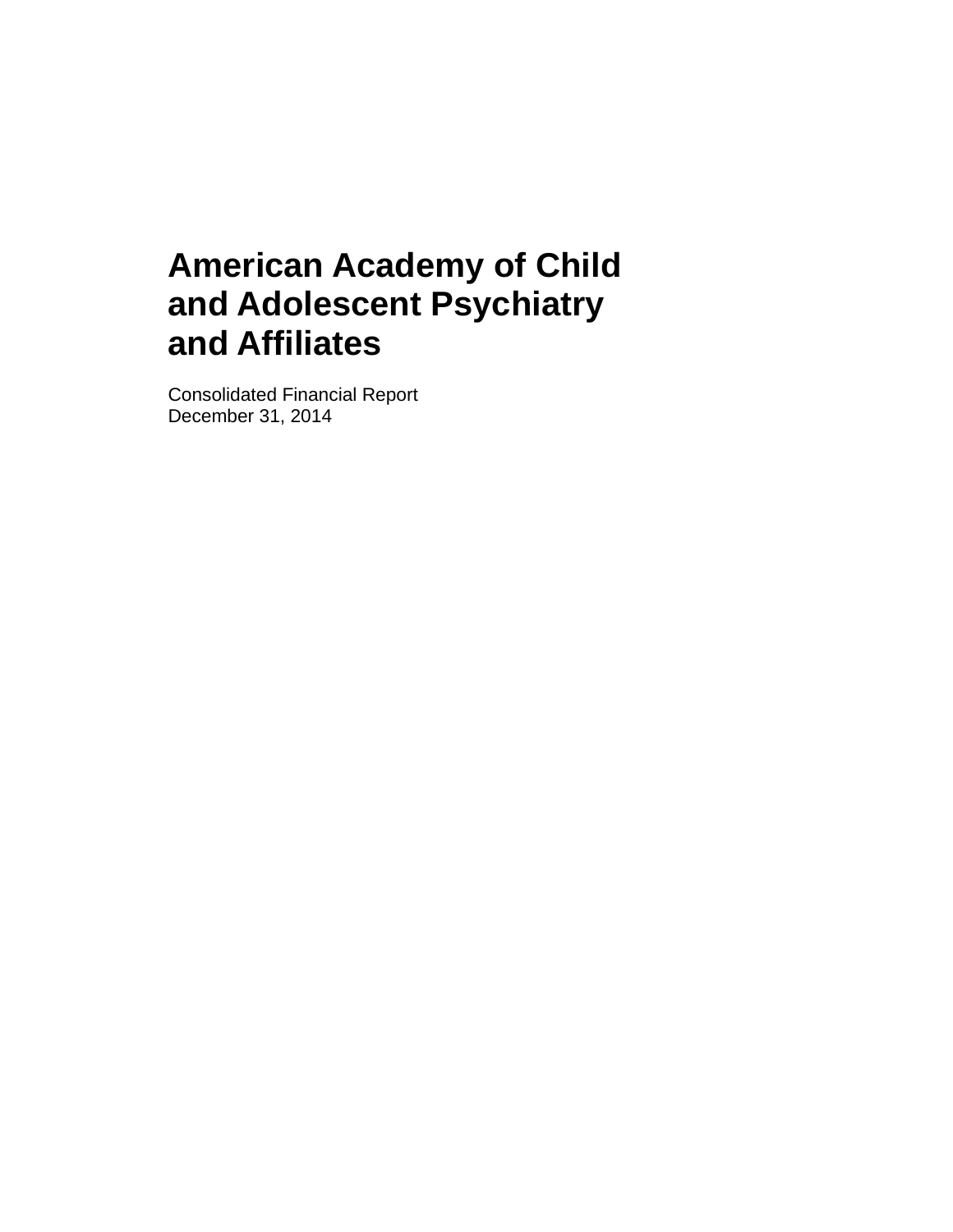# **Contents**

| Independent Auditor's Report               | $1 - 2$  |
|--------------------------------------------|----------|
| <b>Financial Statements</b>                |          |
| Consolidated balance sheet                 | 3        |
| Consolidated statement of activities       | 4        |
| Consolidated statement of cash flows       | 5        |
| Notes to consolidated financial statements | $6 - 18$ |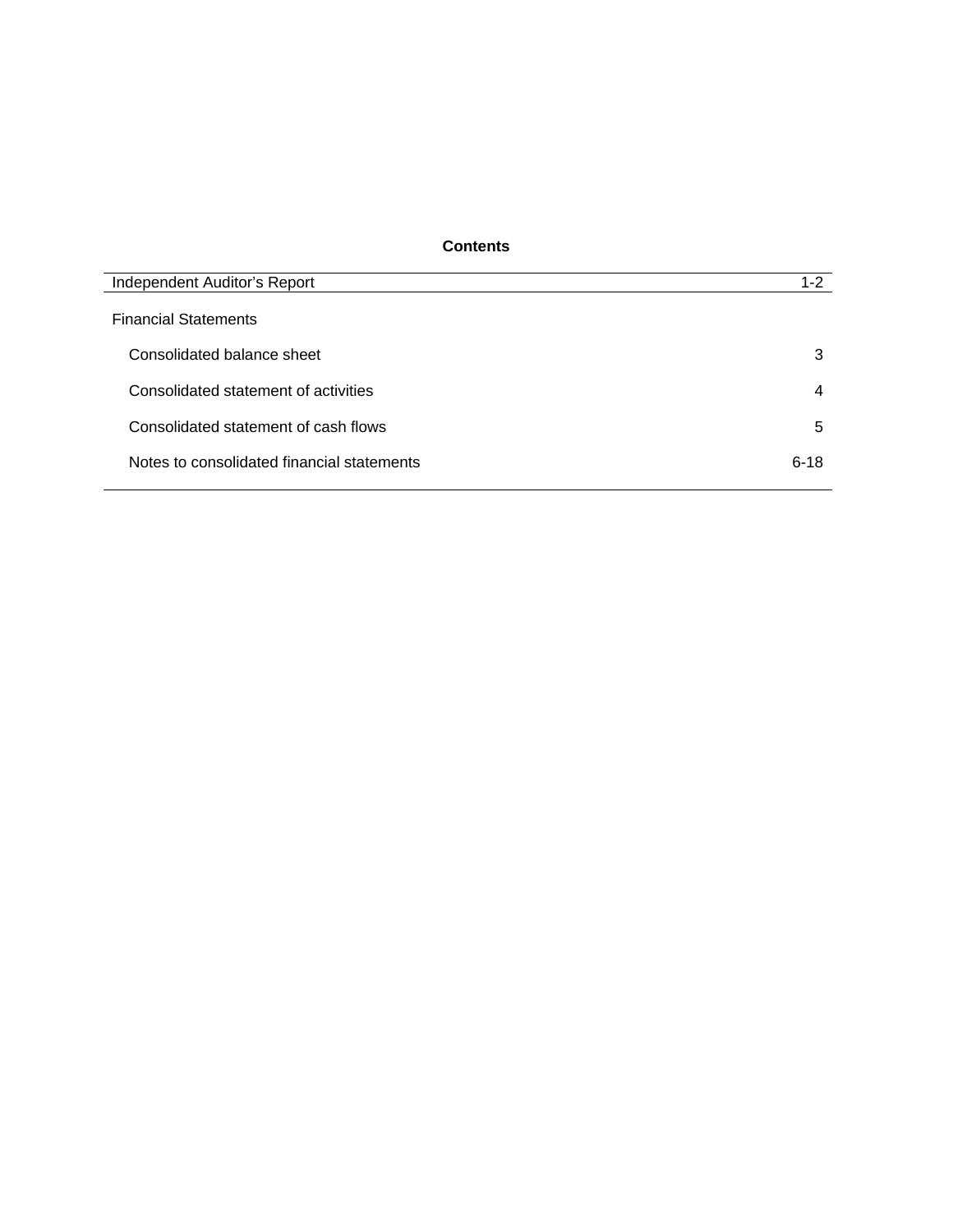

# **Independent Auditor's Report**

To the Council American Academy of Child and Adolescent Psychiatry Washington, D.C.

# **Report on the Financial Statements**

We have audited the accompanying consolidated financial statements of American Academy of Child and Adolescent Psychiatry and Affiliates (the Academy), which comprise the consolidated balance sheet as of December 31, 2014, and the related consolidated statements of activities and cash flows for the year then ended, and the related notes to the consolidated financial statements.

#### **Management's Responsibility for the Financial Statements**

Management is responsible for the preparation and fair presentation of these consolidated financial statements in accordance with accounting principles generally accepted in the United States of America; this includes the design, implementation, and maintenance of internal control relevant to the preparation and fair presentation of consolidated financial statements that are free from material misstatement, whether due to fraud or error.

#### **Auditor's Responsibility**

Our responsibility is to express an opinion on these consolidated financial statements based on our audit. We conducted our audit in accordance with auditing standards generally accepted in the United States of America and the standards applicable to financial audits contained in *Government Auditing Standards,* issued by the Comptroller General of the United States. Those standards require that we plan and perform the audit to obtain reasonable assurance about whether the consolidated financial statements are free from material misstatement.

An audit involves performing procedures to obtain audit evidence about the amounts and disclosures in the consolidated financial statements. The procedures selected depend on the auditor's judgment, including the assessment of the risks of material misstatement of the consolidated financial statements, whether due to fraud or error. In making those risk assessments, the auditor considers internal control relevant to the entity's preparation and fair presentation of the consolidated financial statements in order to design audit procedures that are appropriate in the circumstances, but not for the purpose of expressing an opinion on the effectiveness of the entity's internal control. Accordingly, we express no such opinion. An audit also includes evaluating the appropriateness of accounting policies used and the reasonableness of significant accounting estimates made by management, as well as evaluating the overall presentation of the consolidated financial statements.

We believe that the audit evidence we have obtained is sufficient and appropriate to provide a basis for our audit opinion.

#### **Opinion**

In our opinion, the consolidated financial statements referred to above present fairly, in all material respects, the consolidated financial position of American Academy of Child and Adolescent Psychiatry and Affiliates as of December 31, 2014, and the changes in their net assets and their cash flows for the year then ended in accordance with accounting principles generally accepted in the United States of America.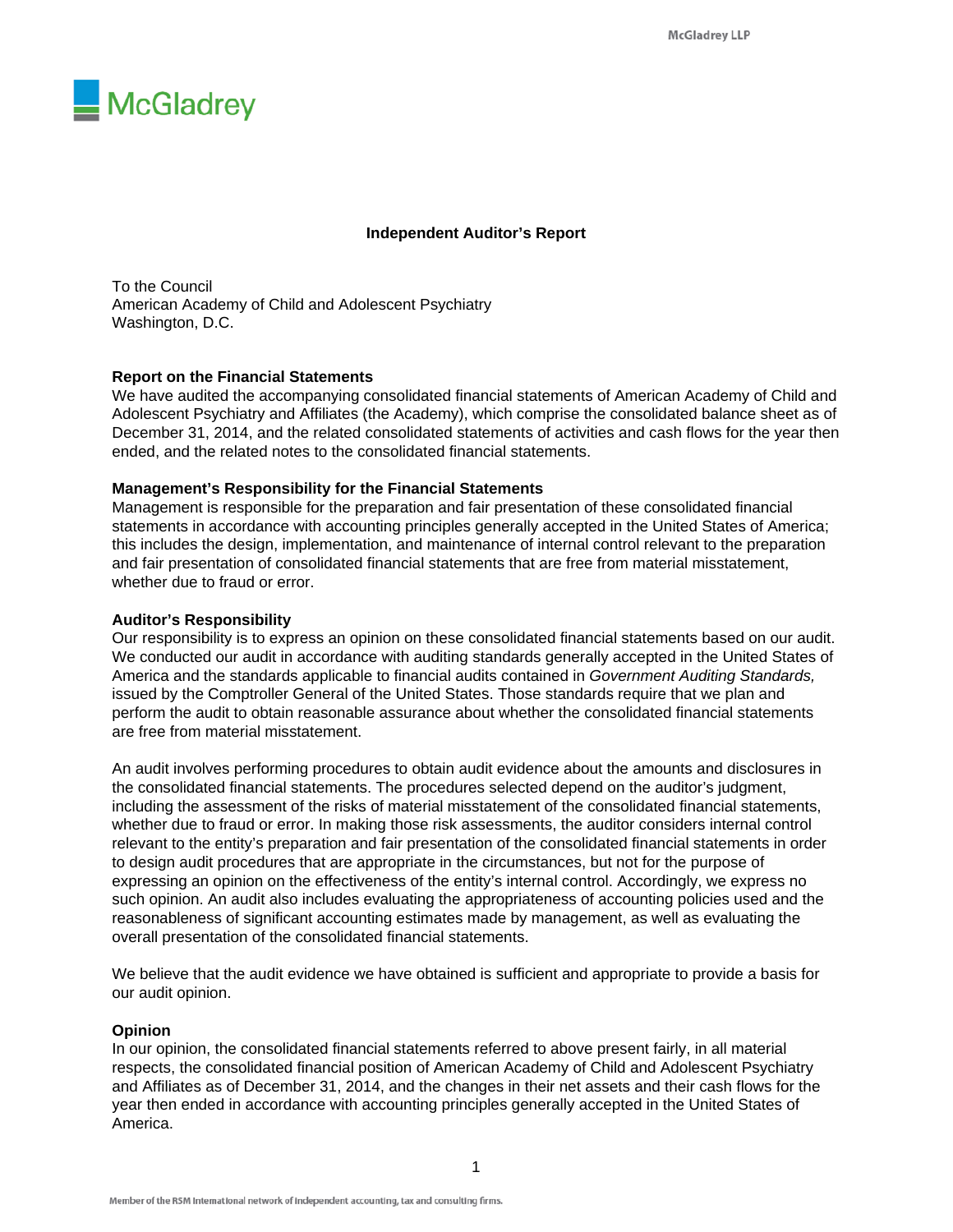# **Report on Summarized Comparative Information**

We have previously audited the Academy's 2013 consolidated financial statements, and we expressed an unmodified audit opinion on those audited financial statements in our report dated June 24, 2014. In our opinion, the summarized comparative information presented herein as of and for the year ended December 31, 2013, is consistent, in all material respects, with the audited consolidated financial statements from which it has been derived.

# **Other Reporting Required by** *Government Auditing Standards*

In accordance with *Government Auditing Standards*, we have also issued our report dated June 29, 2015, on our consideration of the Academy's internal control over financial reporting and on our tests of its compliance with certain provisions of laws, regulations, contracts, and grant agreements and other matters. The purpose of that report is to describe the scope of our testing of internal control over financial reporting and compliance and the results of that testing, and not to provide an opinion on internal control over financial reporting or on compliance. That report is an integral part of an audit performed in accordance with *Government Auditing Standards* in considering the Academy's internal control over financial reporting and compliance.

McMadrey LLP

Gaithersburg, Maryland June 29, 2015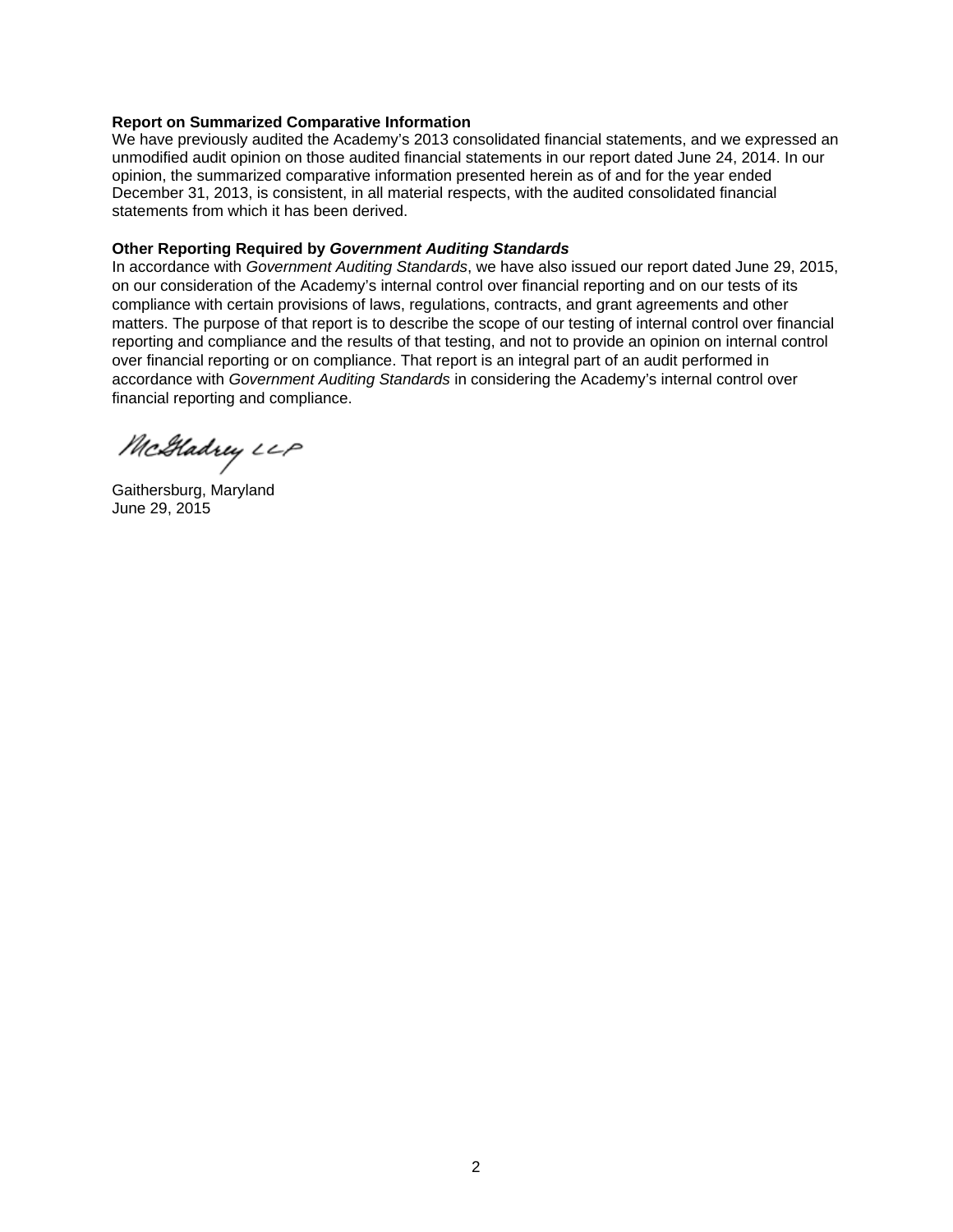# **Consolidated Balance Sheet December 31, 2014 (With Comparative Totals for 2013)**

|                                                   | 2014             | 2013             |
|---------------------------------------------------|------------------|------------------|
| <b>Assets</b>                                     |                  |                  |
| Cash                                              | \$<br>2,028,287  | \$<br>931,147    |
| Investments                                       | 10,013,467       | 9,139,988        |
| Receivables, Net                                  | 616,606          | 952,956          |
| <b>Prepaid Expenses</b>                           | 224,386          | 259,827          |
| Promises to Give, Net                             |                  | 26,138           |
| Inventory                                         | 17,417           |                  |
| Property and Equipment, Net                       | 1,654,691        | 1,784,364        |
|                                                   | \$<br>14,554,854 | \$<br>13,094,420 |
| <b>Liabilities and Net Assets</b>                 |                  |                  |
| Liabilities                                       |                  |                  |
| Accounts payable and accrued expenses             | \$<br>1,055,389  | \$<br>875,092    |
| Deferred revenue                                  | 1,730,561        | 1,646,676        |
| Regional council dues payable                     | 221,949          | 241,014          |
|                                                   | 3,007,899        | 2,762,782        |
|                                                   |                  |                  |
| Commitments and Contingencies (Notes 8, 9 and 10) |                  |                  |
| <b>Net Assets</b>                                 |                  |                  |
| Unrestricted                                      |                  |                  |
| Undesignated                                      | 7,365,092        | 6,317,987        |
| Board-designated                                  | 925,430          | 906,541          |
|                                                   | 8,290,522        | 7,224,528        |
| Temporarily restricted                            | 1,458,163        | 1,512,440        |
| Permanently restricted                            | 1,798,270        | 1,594,670        |
|                                                   | 11,546,955       | 10,331,638       |
|                                                   | 14,554,854       | \$<br>13,094,420 |

See Notes to Consolidated Financial Statements.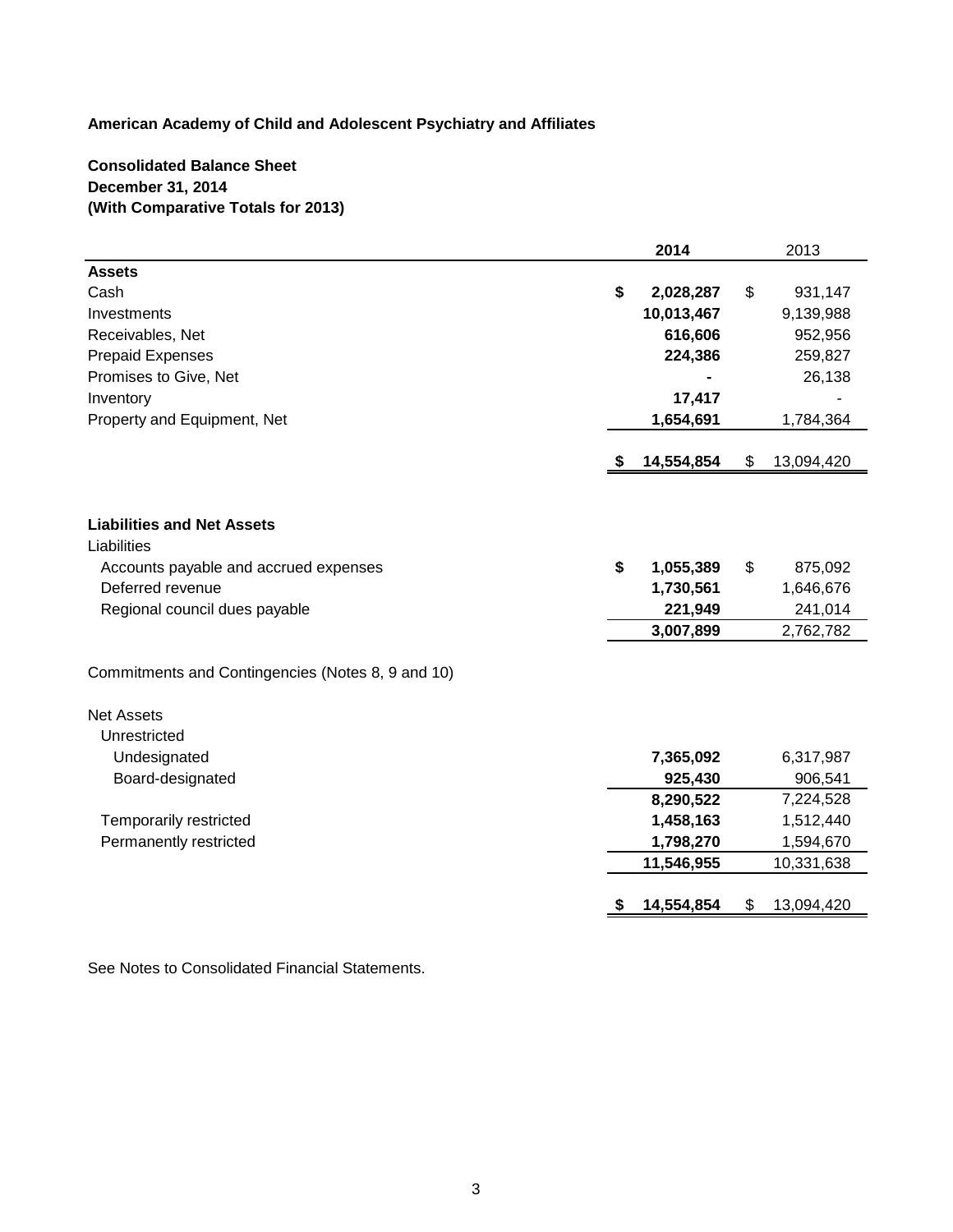#### **Consolidated Statement of Activities Year Ended December 31, 2014 (With Comparative Totals for 2013)**

|                                               |                     | <b>Temporarily</b> | Permanently       |                  | 2013             |
|-----------------------------------------------|---------------------|--------------------|-------------------|------------------|------------------|
|                                               | <b>Unrestricted</b> | <b>Restricted</b>  | <b>Restricted</b> | <b>Total</b>     | Total            |
| Revenue and Support                           |                     |                    |                   |                  |                  |
| Membership dues and fees                      | \$2,601,059         | \$                 | \$                | \$<br>2,601,059  | \$<br>2,522,690  |
| Annual meeting and institutes                 | 2,175,006           |                    |                   | 2,175,006        | 1,973,200        |
| Grants and contributions                      | 1,487,499           | 385,238            | 53,600            | 1,926,337        | 2,139,877        |
| Journal                                       | 1,654,051           |                    |                   | 1,654,051        | 1,541,197        |
| Investment gain, net                          | 353,000             | 268,587            |                   | 621,587          | 1,308,533        |
| Publications                                  | 251,353             |                    |                   | 251,353          | 240,647          |
| Member benefit royalties                      | 176,717             |                    |                   | 176,717          | 170,478          |
| Advertising                                   | 94,610              |                    |                   | 94,610           | 99,918           |
| Building - rental income                      | 31,200              |                    |                   | 31,200           | 30,000           |
| Training                                      | 11,803              |                    |                   | 11,803           | 22,328           |
| Other income                                  | 34,207              |                    |                   | 34,207           | 10,128           |
| Net assets released from restrictions         | 558,102             | (558, 102)         |                   |                  |                  |
| <b>Total revenue and support</b>              | 9,428,607           | 95,723             | 53,600            | 9,577,930        | 10,058,996       |
| Expenses                                      |                     |                    |                   |                  |                  |
| Program services:                             |                     |                    |                   |                  |                  |
| Annual meeting and institutes                 | 1,693,611           |                    |                   | 1,693,611        | 1,665,511        |
| Components                                    | 1,188,806           |                    |                   | 1,188,806        | 1,116,617        |
| Grants                                        | 1,113,438           |                    |                   | 1,113,438        | 1,244,792        |
| Journal                                       | 729,073             |                    |                   | 729,073          | 723,601          |
| Government affairs                            | 667,001             |                    |                   | 667,001          | 568,859          |
| Special funds                                 | 566,345             |                    |                   | 566,345          | 714,340          |
| Membership                                    | 363,484             |                    |                   | 363,484          | 288,620          |
| Research initiatives                          | 290,750             |                    |                   | 290,750          | 207,915          |
| Clinical practice                             | 222,944             |                    |                   | 222,944          | 227,368          |
| <b>AACAP News</b>                             | 173,722             |                    |                   | 173,722          | 146,261          |
| Communications                                | 140,340             |                    |                   | 140,340          | 136,501          |
| Presidential initiatives                      | 37,586              |                    |                   | 37,586           | 78,289           |
| Publications                                  | 19,479              | ۰                  | $\blacksquare$    | 19,479           | 19,915           |
| <b>Total program services</b>                 | 7,206,579           | ٠                  | $\blacksquare$    | 7,206,579        | 7,138,589        |
|                                               |                     |                    |                   |                  |                  |
| Supporting services:                          |                     |                    |                   |                  |                  |
| Central office                                | 804,377             |                    |                   | 804,377          | 986,972          |
| Fundraising                                   | 320,457             |                    |                   | 320,457          | 268,231          |
| <b>Building operations</b>                    | 31,200              | $\blacksquare$     |                   | 31,200           | 30,167           |
| <b>Total supporting services</b>              | 1,156,034           | $\blacksquare$     | ä,                | 1,156,034        | 1,285,370        |
| <b>Total expenses</b>                         | 8,362,613           | ٠                  |                   | 8,362,613        | 8,423,959        |
| Change in net assets before                   |                     |                    |                   |                  |                  |
| other changes                                 | 1,065,994           | 95,723             | 53,600            | 1,215,317        | 1,635,037        |
| Transfer to Permanently Restricted Net Assets |                     | (150,000)          | 150,000           |                  |                  |
| Change in net assets                          | 1,065,994           | (54, 277)          | 203,600           | 1,215,317        | 1,635,037        |
| <b>Net Assets</b>                             |                     |                    |                   |                  |                  |
| Beginning                                     | 7,224,528           | 1,512,440          | 1,594,670         | 10,331,638       | 8,696,601        |
| Ending                                        | \$8,290,522         | 1,458,163<br>\$    | \$1,798,270       | 11,546,955<br>\$ | \$<br>10,331,638 |

See Notes to Consolidated Financial Statements.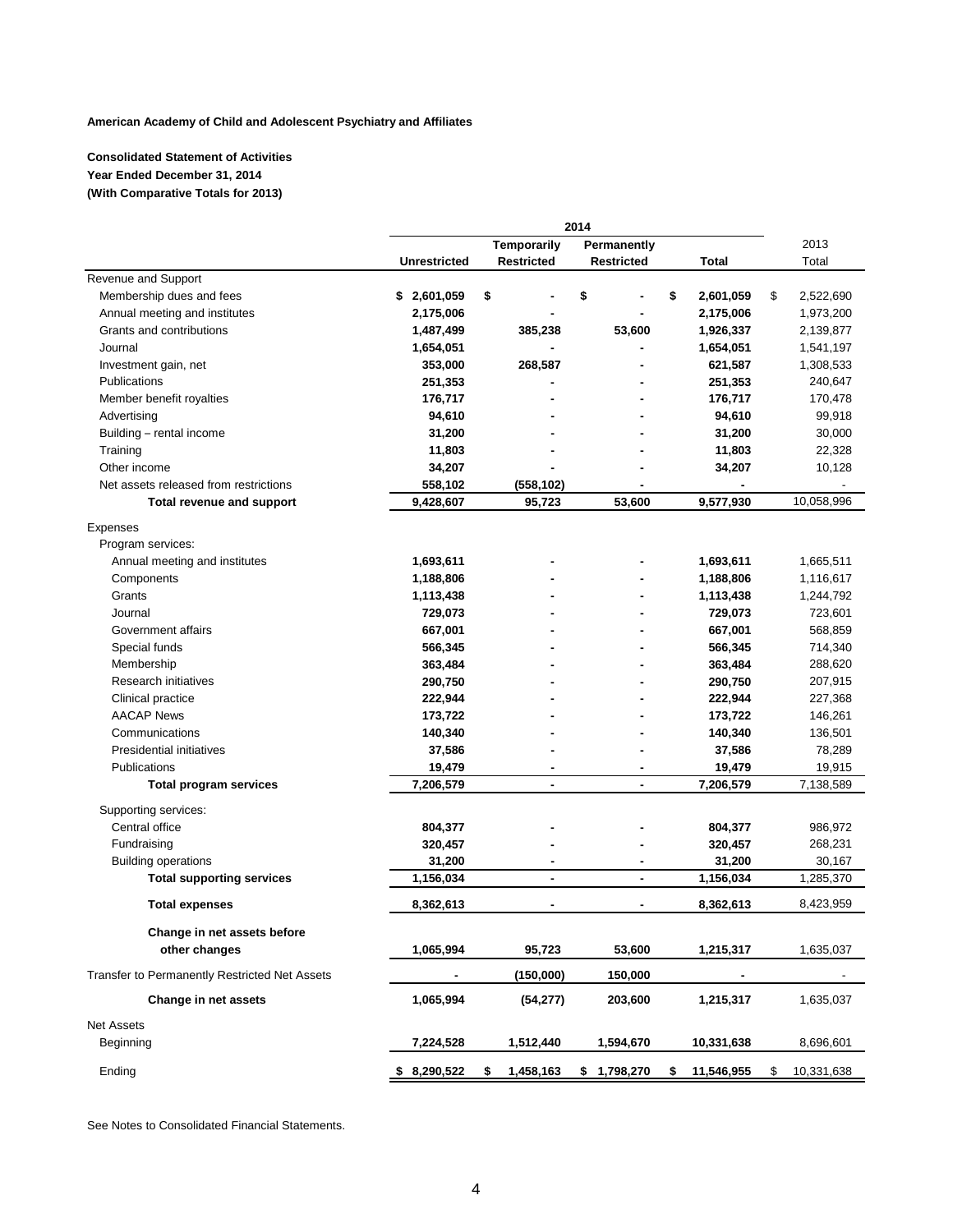# **Consolidated Statement of Cash Flows Year Ended December 31, 2014 (With Comparative Totals for 2013)**

|                                                           | 2014            |               | 2013          |
|-----------------------------------------------------------|-----------------|---------------|---------------|
| Cash Flows From Operating Activities                      |                 |               |               |
| Change in net assets                                      | \$<br>1,215,317 | \$            | 1,635,037     |
| Adjustments to reconcile change in net assets to net cash |                 |               |               |
| provided by (used in) operating activities:               |                 |               |               |
| Realized and unrealized gain on investments, net          | (424, 136)      |               | (1, 128, 389) |
| Bad debt expense                                          | 70,541          |               | 2,356         |
| Depreciation                                              | 250,083         |               | 257,607       |
| Contribution restricted for long-term investment          | (53,600)        |               | (25,000)      |
| Changes in assets and liabilities:                        |                 |               |               |
| (Increase) decrease in:                                   |                 |               |               |
| Receivables                                               | 291,947         |               | (527, 146)    |
| Prepaid expenses                                          | 35,441          |               | (73, 321)     |
| Promises to give                                          |                 |               | 6,592         |
| Inventory                                                 | (17, 417)       |               |               |
| Increase (decrease) in:                                   |                 |               |               |
| Accounts payable and accrued expenses                     | 180,297         |               | (458,068)     |
| Deferred revenue                                          | 83,885          |               | (197, 323)    |
| Regional council dues payable                             | (19,065)        |               | (3,900)       |
| Net cash provided by (used in) operating activities       | 1,613,293       |               | (511, 555)    |
|                                                           |                 |               |               |
| Cash Flows From Investing Activities                      |                 |               |               |
| Purchases of property and equipment                       | (120, 410)      |               | (44, 985)     |
| Proceeds from sales of investments                        | 1,719,332       |               | 4,351,191     |
| Purchases of investments                                  | (2, 168, 675)   |               | (4, 531, 314) |
| Net cash used in investing activities                     | (569, 753)      |               | (225, 108)    |
| Cash Flows From Financing Activities                      |                 |               |               |
| Principal payments on note payable                        |                 |               | (48, 021)     |
| Contribution restricted for long-term investment          | 53,600          |               | 25,000        |
| Net cash provided by (used in) financing activities       | 53,600          |               | (23, 021)     |
|                                                           |                 |               |               |
| Net increase (decrease) in cash                           | 1,097,140       |               | (759, 684)    |
| Cash                                                      |                 |               |               |
| Beginning                                                 | 931,147         |               | 1,690,831     |
|                                                           |                 |               |               |
| Ending                                                    | 2,028,287       | $\frac{1}{2}$ | 931,147       |
| Supplemental Disclosure of Cash Flow Information          |                 |               |               |
| Cash paid for interest                                    |                 | \$            | 512           |
|                                                           |                 |               |               |

See Notes to Consolidated Financial Statements.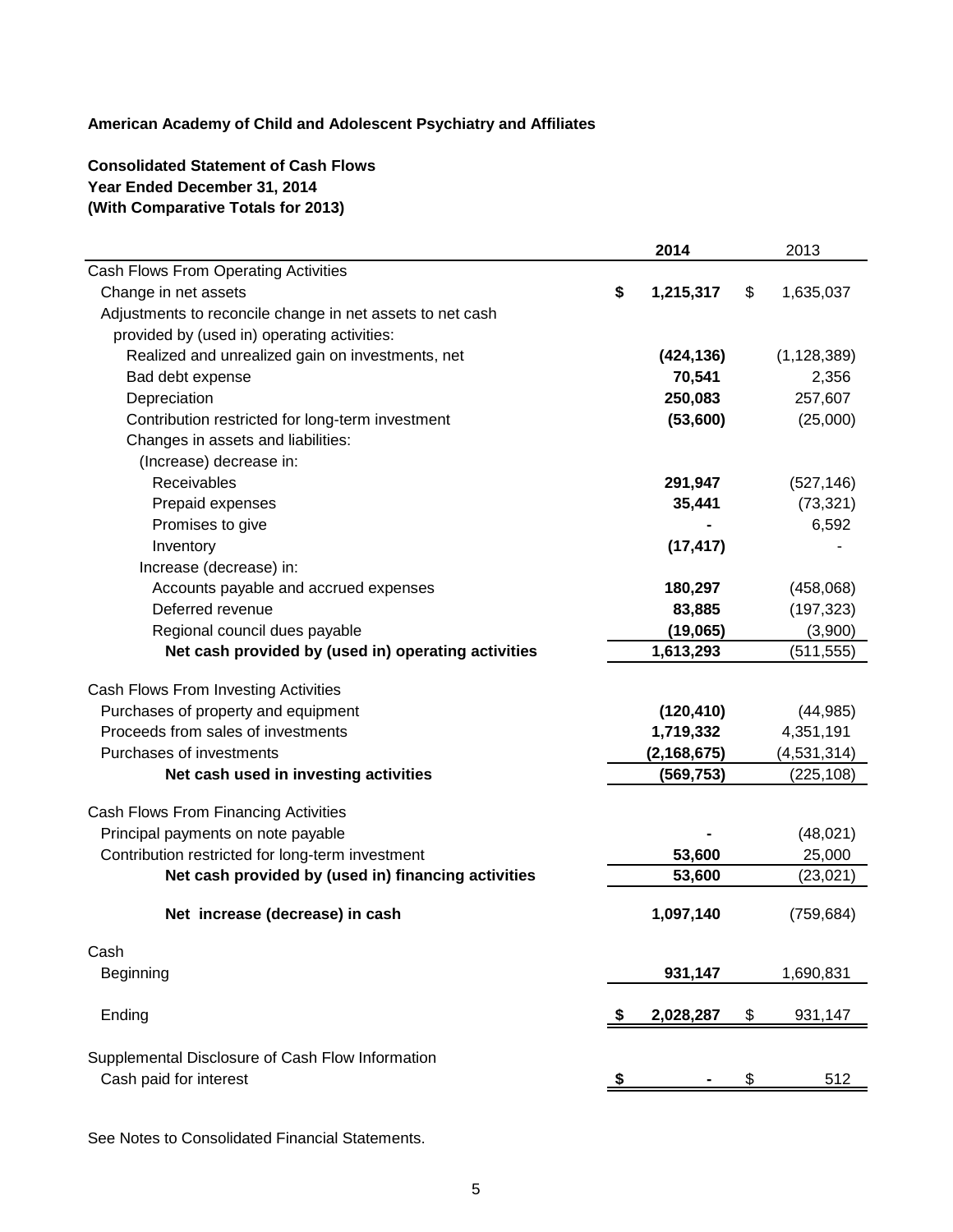#### **Notes to Consolidated Financial Statements**

# **Note 1. Nature of Activities and Significant Accounting Policies**

**Nature of activities:** The American Academy of Child and Adolescent Psychiatry and Affiliates (collectively, the Academy) consists of three entities.

American Academy of Child and Adolescent Psychiatry (AACAP) has been a growing and dynamic organization, giving direction to and responding quickly to new developments in the health care environment by addressing the needs of children, adolescents, and families. AACAP represents child and adolescent psychiatrists with at least five years of additional training beyond medical school, including two years in child and adolescent psychiatry residency. AACAP members actively research, diagnose, and treat psychiatric disorders affecting children, adolescents, and their families. AACAP supports this work through a variety of programs including government liaison, national public information, and continuing education.

American Association of Child and Adolescent Psychiatry (AMCAP) was created to engage in health policy and advocacy activities to promote mentally healthy children, adolescents, and families and the profession of child and adolescent psychiatry.

During the year ended December 31, 2014, AMCAP created the AMCAP Political Action Committee (the PAC). The PAC is a separate segregated fund of AMCAP and is an unincorporated committee. The PAC's purpose is to support federal candidates who support child and adolescent psychiatry. The PAC is not affiliated with any party. Assets and activity of the PAC as of and for the year ended December 31, 2014, totaled approximately \$22,000.

The following are descriptions of the Academy's significant programs:

**Annual meeting and institutes:** The annual meeting presents the latest research and clinical practice in the field of child and adolescent psychiatry to members and non-members. Institutes at the annual meeting, the January institute, and the lifelong learning institute provide continuing professional education on the latest topics in the field.

**Components:** The Academy sponsors committees which work to increase the knowledge base about specific areas of interest for the Academy members and the public and help the Academy disseminate information.

**Grants:** Through a number of federal and non-federal grants, the Academy supports research and training fellowships in the field of child and adolescent psychiatry.

**Journal:** Through the monthly *Journal of the American Academy of Child and Adolescent Psychiatry*, the Academy publishes peer review scientific papers and an online subscription.

**Government affairs:** The Academy's Government Affairs promotes advocacy efforts at the federal and state levels to improve policies and services for children and adolescents with mental illness. The Academy works to educate policymakers and administrators about issues affecting child and adolescent psychiatry and children's mental health.

**Special funds:** The Academy promotes and supports research careers, publicizes research and training opportunities, and sponsors initiatives to foster the development and continuing excellence of child and adolescent psychiatrists through fellowship programs, distinguished member lectures and research stipends.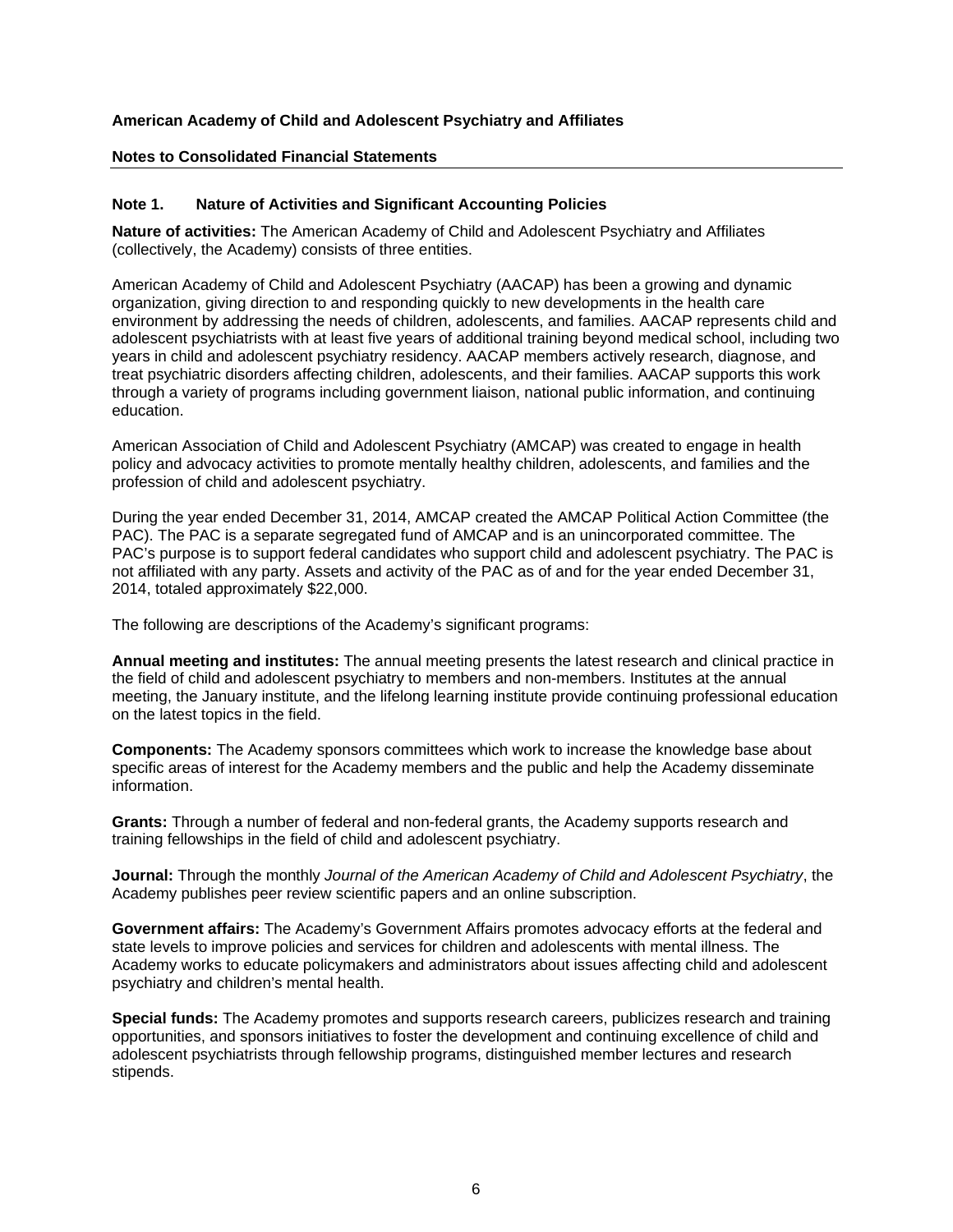#### **Notes to Consolidated Financial Statements**

## **Note 1. Nature of Activities and Significant Accounting Policies (Continued)**

**Membership:** The Membership Department is also responsible for development and maintenance of member benefits and services, and maintaining all membership records and statistics.

**Clinical practice:** The Academy's Clinical Practice department is principally responsible for assisting members with issues related to their clinical practice, such as practice parameters, coordination of care/services, collaborating with other professionals, and medical coding questions.

**AACAP News:** The *AACAP News* is a bi-monthly publication designed to inform members about the latest developments in clinical practice and the Academy initiatives.

A summary of the Academy's significant accounting policies follows:

**Principles of consolidation:** The accompanying consolidated financial statements include the accounts of AACAP, AMCAP and the PAC. All significant intercompany accounts and transactions have been eliminated in consolidation.

**Basis of accounting:** The consolidated financial statements are presented in accordance with the accrual basis of accounting, whereby revenue is recognized when earned, support is recognized when received, and expenses are recognized when incurred.

**Basis of presentation:** The consolidated financial statements presentation follows the recommendations of the Financial Accounting Standards Board (FASB) Accounting Standards Codification (the Codification). As required by the Not-for-Profit Entities topics of the Codification, *Balance Sheet* and *Income Statement*, the Academy is required to report information regarding its financial position and activities according to three classes of net assets: unrestricted net assets, temporarily restricted net assets, and permanently restricted net assets.

**Financial risk:** The Academy maintains its cash in bank deposit accounts, which, at times, may exceed federally insured limits. The Academy has not experienced any losses in such accounts. The Academy believes it is not exposed to any significant financial risk on cash.

The Academy invests in a professionally managed portfolio that contains mutual funds, equities, and cash. The mutual funds and equities are exposed to various risks, such as interest, market, and credit. Due to the level of risk associated with such investments, and the level of uncertainty related to changes in the value of such investments, it is at least reasonably possible that changes in risks in the near term could materially affect investment balances and the amounts reported in the consolidated financial statements.

**Investments:** Investments consist of mutual funds, equities and cash. The mutual funds and equities are recorded in the accompanying consolidated balance sheet at their fair value. Fair value is the price that would be received to sell an asset in an orderly transaction between market participants at the measurement date. Two particular investments are reported at an estimated fair value based on a practical expedient, the net asset value per share, provided by the investment manager. The Academy believes the carrying amounts of these financial instruments are a reasonable estimate of fair value. Because these investments are not readily marketable, their estimated values are subject to additional uncertainty, and therefore, values realized upon disposition may vary significantly from currently reported values. Changes in fair value are recorded as a component of investment gain in the accompanying consolidated statement of activities. The cash held within investments is recorded at cost. Investment gains and losses that are temporarily restricted based on donor stipulations are allocated based on the methodology detailed in Note 11.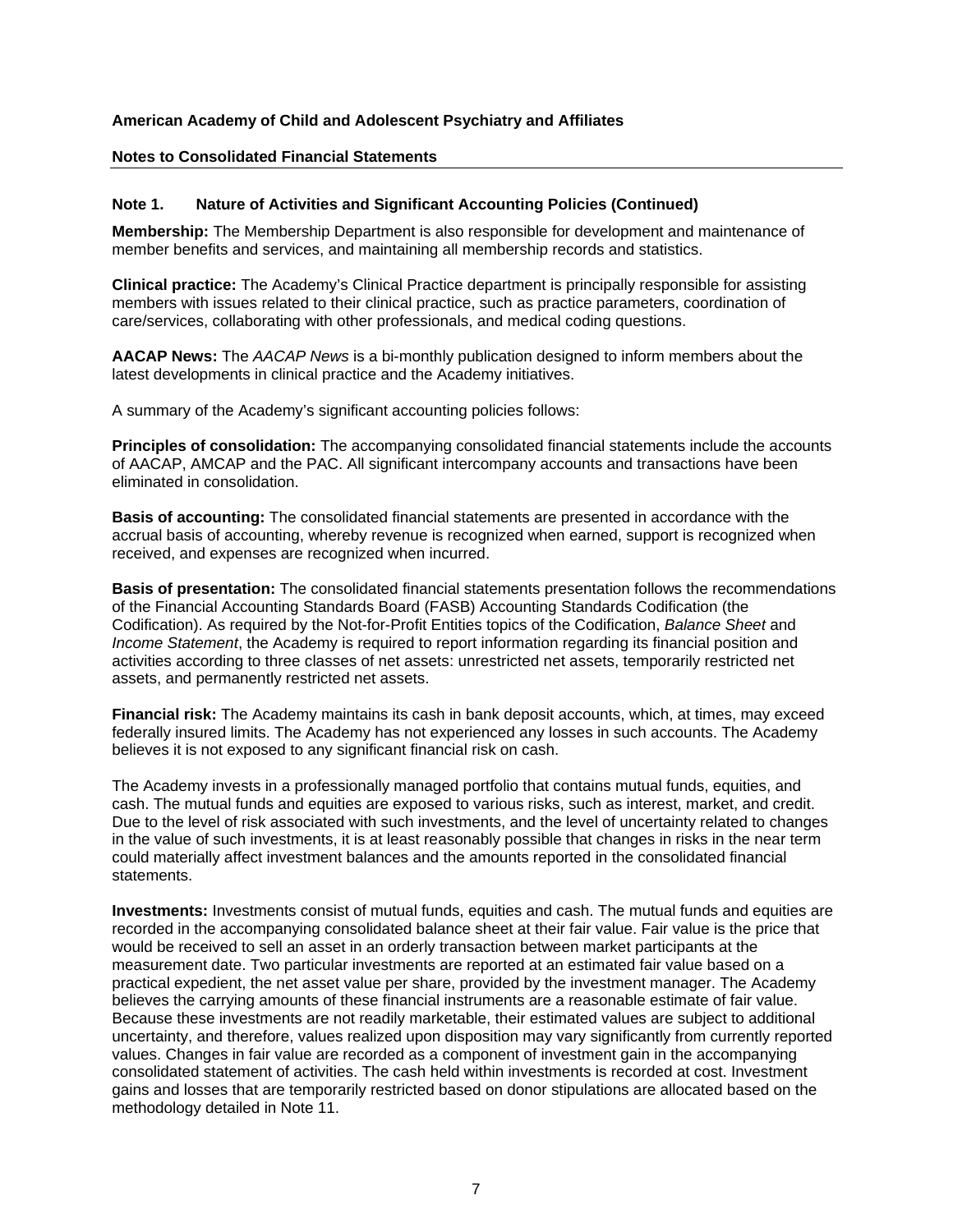#### **Notes to Consolidated Financial Statements**

## **Note 1. Nature of Activities and Significant Accounting Policies (Continued)**

**Receivables:** Receivables are carried at original invoice amounts less an estimate made for doubtful receivables based on a review of all outstanding amounts on a monthly basis. Management determines the allowance for doubtful accounts by identifying troubled accounts and by using historical experience applied to an aging of accounts. Receivables are written off when deemed uncollectible. Recoveries of receivables previously written off are recorded when received. The provision for doubtful accounts receivable of \$26,640 at December 31, 2014, is based on management's evaluation of the collectability of receivables.

**Property and equipment:** Property and equipment are recorded at cost. Depreciation is provided using the straight-line method over estimated useful lives of 3 to 40 years. The Academy capitalizes all property and equipment purchased with a cost of \$500 or more.

**Valuation of long-lived assets:** Long-lived assets are reviewed for impairment whenever events or changes in circumstances indicate that the carrying amount of an asset may not be recoverable. Recoverability of long-lived assets is measured by a comparison of the carrying amount of the asset to future undiscounted net cash flows expected to be generated by the asset. If such assets are considered to be impaired, the impairment to be recognized is measured by the amount by which the carrying amount of the assets exceeds the estimated fair value of the assets. Assets to be disposed of are reportable at the lower of the carrying amount or fair value, less cost to sell.

**Regional council dues payable:** Regional council dues payable consists of state and local Academy council dues collected by the Academy, which need to be paid out to councils.

**Revenue and support:** Membership dues and fees are recognized as revenue over the dues period which coincides with the Academy's fiscal year. Dues received in advance are reported as deferred revenue and recognized during the period of membership.

The Academy receives federal and non-federal grants. Revenue from grants is recognized as services are performed and costs are incurred. Conditional grants are recognized when the conditions on which they depend are substantially met. Such grant funds received prior to conditions being met are reported as refundable advances. There were no conditional grants at December 31, 2014.

All donor-restricted contributions are reported as an increase in temporarily or permanently restricted net assets, depending on the nature of the restriction, when received. When a restriction expires (that is, when a stipulated time restriction ends or purpose restriction is accomplished), temporarily restricted net assets are reclassified to unrestricted net assets and reported in the consolidated statement of activities as net assets released from restrictions.

Annual meetings and institutes revenues are recognized in the period the meetings and institutes occur. Payments received in advance are recorded as deferred revenue.

Journal revenue is recognized in the period it is earned. Initial publishing royalties received are recorded as deferred revenue and recognized over the life of the publishing agreement.

Publication revenue is recognized when sales are made and member royalties are recognized in the period earned. Payments received in advance are recorded as deferred revenue.

**Functional expense classification:** The costs of providing various programs and supporting services have been summarized on a functional basis in the consolidated statement of activities. Accordingly, certain costs have been allocated among the programs and supporting services benefited based on time spent.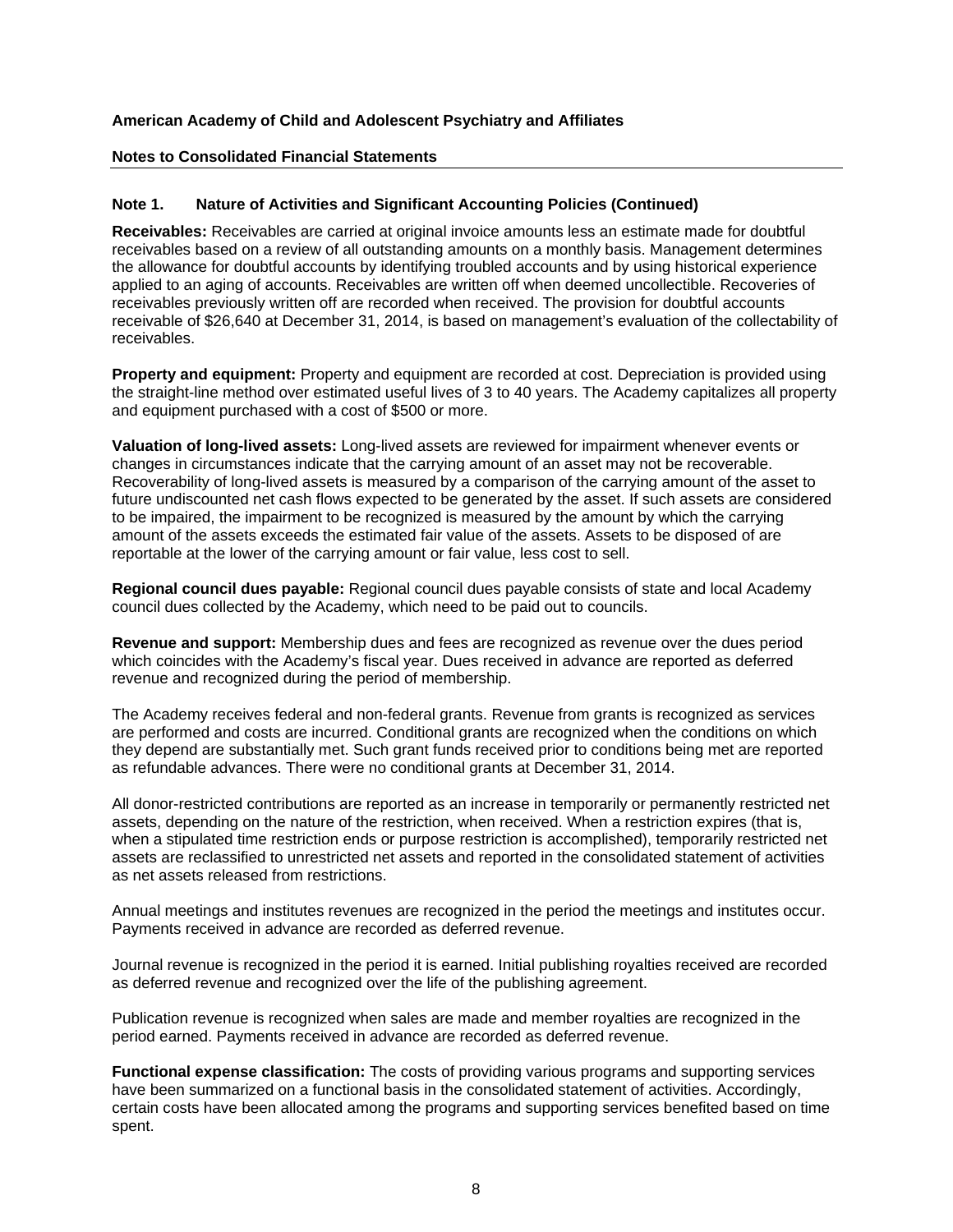#### **Notes to Consolidated Financial Statements**

## **Note 1. Nature of Activities and Significant Accounting Policies (Continued)**

**Use of estimates:** The preparation of financial statements requires management to make estimates and assumptions that affect the reported amounts of assets and liabilities and disclosure of contingent assets and liabilities at the date of the consolidated financial statements, and the reported amounts of revenue, support, and expenses during the reporting period. Actual results could differ from those estimates.

**Prior year information:** The consolidated financial statements include certain prior year summarized comparative information in total but not by net asset class. Such information does not include sufficient detail to constitute a presentation in conformity with accounting principles generally accepted in the United States of America. Accordingly, such information should be read in conjunction with the Academy's consolidated financial statements for the year ended December 31, 2013, from which the summarized information was derived.

**Reclassification:** Some items in the 2013 summarized comparative information have been reclassified to conform to the 2014 presentation. These reclassifications had no affect on the previously reported change in net assets or net assets.

**Income taxes:** AACAP, AMCAP and the PAC are generally exempt from federal income taxes under the provisions of Section 501(c)(3), 501(c)(6), and 527(f)(3) of the Internal Revenue Code. In addition, AACAP has been classified as an organization that is not a private foundation. Under current Internal Revenue Service regulations, advertising revenue earned in AACAP's publications, less applicable deductions are subject to unrelated business income tax. There were no net tax liabilities for unrelated business income for the year ended December 31, 2014.

The Academy follows the accounting standard on accounting for uncertainty in income taxes, which addresses the determination of whether tax benefits claimed or expected to be claimed on a tax return should be recorded in the financial statements. Under this guidance, the Academy may recognize the tax benefit from an uncertain tax position only if it is more likely than not that the tax position will be sustained on examination by taxing authorities, based on the technical merits of the position. The tax benefits recognized in the financial statements from such a position are measured based on the largest benefit that has a greater than 50% likelihood of being realized upon ultimate settlement. The guidance on accounting for uncertainty in income taxes also addresses de-recognition, classification, interest and penalties on income taxes, and accounting in interim periods.

Management evaluated the Academy's tax positions and concluded that the Academy had taken no uncertain tax positions that require adjustment to the consolidated financial statements to comply with the provisions of this guidance. Generally, the Academy is no longer subject to income tax examinations by the U.S. federal, state, or local tax authorities for years before December 31, 2011.

**Subsequent events:** The Academy evaluated subsequent events through June 29, 2015, which is the date the consolidated financial statements were available to be issued.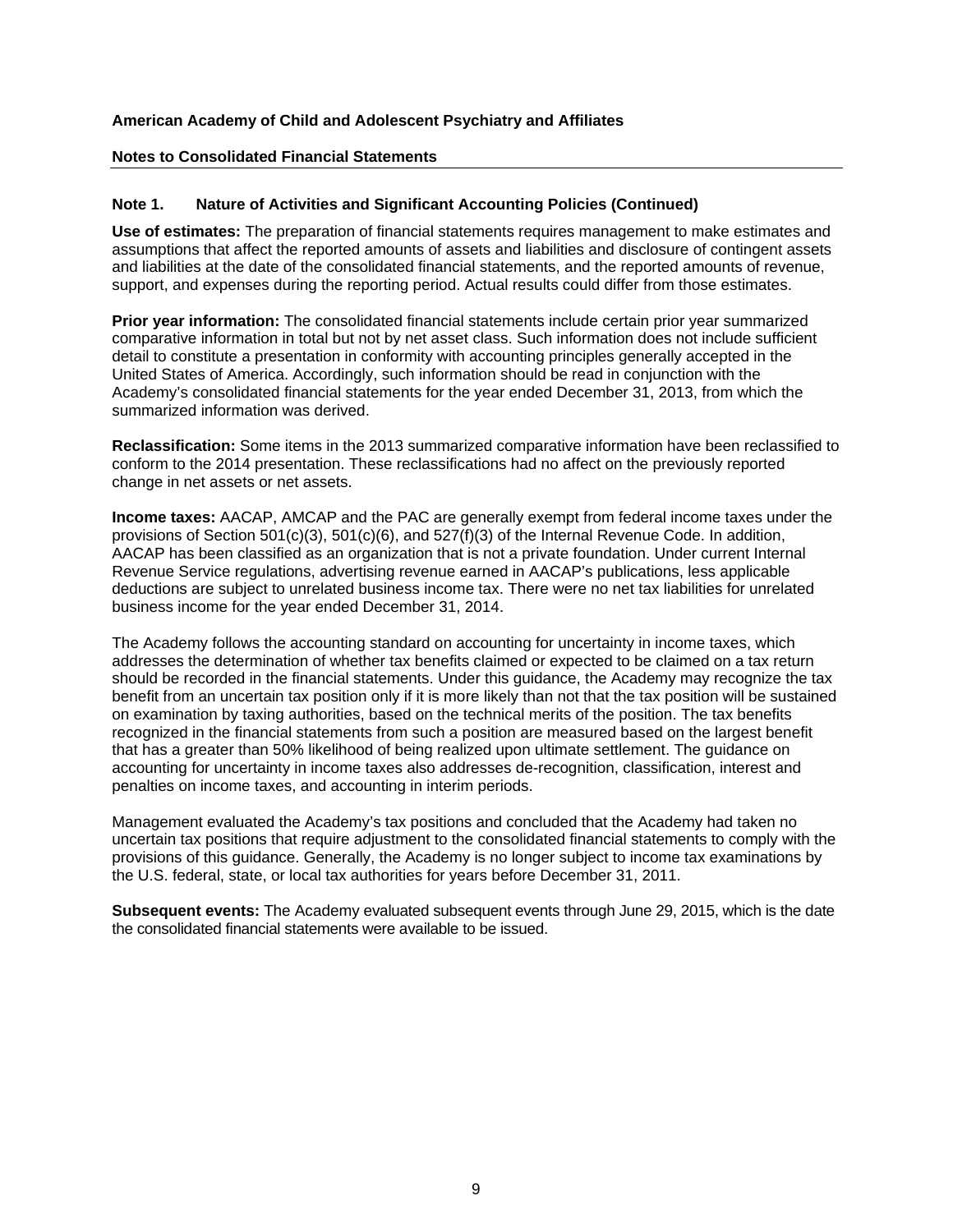#### **Notes to Consolidated Financial Statements**

## **Note 2. Investments**

The Academy's investments at December 31, 2014, consist of the following:

| Mutual funds | - \$ | 6,679,992  |
|--------------|------|------------|
| Equities     |      | 3,254,463  |
| Cash         |      | 79,012     |
|              | S.   | 10,013,467 |

Net investment gain for the year ended December 31, 2014, consists of the following:

| Realized and unrealized gain on investments, net | 424.136 |
|--------------------------------------------------|---------|
| Dividends and interest                           | 232.932 |
|                                                  | 657.068 |
| Less management fees                             | 35.481  |
|                                                  | 621.587 |

# **Note 3. Receivables**

Receivables at December 31, 2014, consist of the following:

| Federal grant receivables            | \$<br>477.284 |
|--------------------------------------|---------------|
| General receivables                  | 165,962       |
|                                      | 643.246       |
| Less allowance for doubtful accounts | 26.640        |
|                                      | 616,606       |

#### **Note 4. Property and Equipment**

Property and equipment at December 31, 2014, and depreciation expense for the year then ended, consist of the following:

|                                                | Estimated      | Accumulated          |    |                          |     |           | Depreciation             |
|------------------------------------------------|----------------|----------------------|----|--------------------------|-----|-----------|--------------------------|
| <b>Asset Category</b>                          | Useful Lives   | Depreciation<br>Cost |    |                          | Net | Expense   |                          |
| Building and improvements<br>Office equipment, | 10 to 40 years | \$<br>3.674.600      | \$ | 2.527.553                |     | 1.147.047 | 190.135                  |
| computers, and software                        | 3 to 10 years  | 880.133              |    | 747.906                  |     | 132.227   | 59,948                   |
| Land                                           |                | 375.417              |    | $\overline{\phantom{a}}$ |     | 375.417   | $\overline{\phantom{a}}$ |
|                                                |                | \$<br>4,930,150      | \$ | 3,275,459                |     | .654.691  | 250,083                  |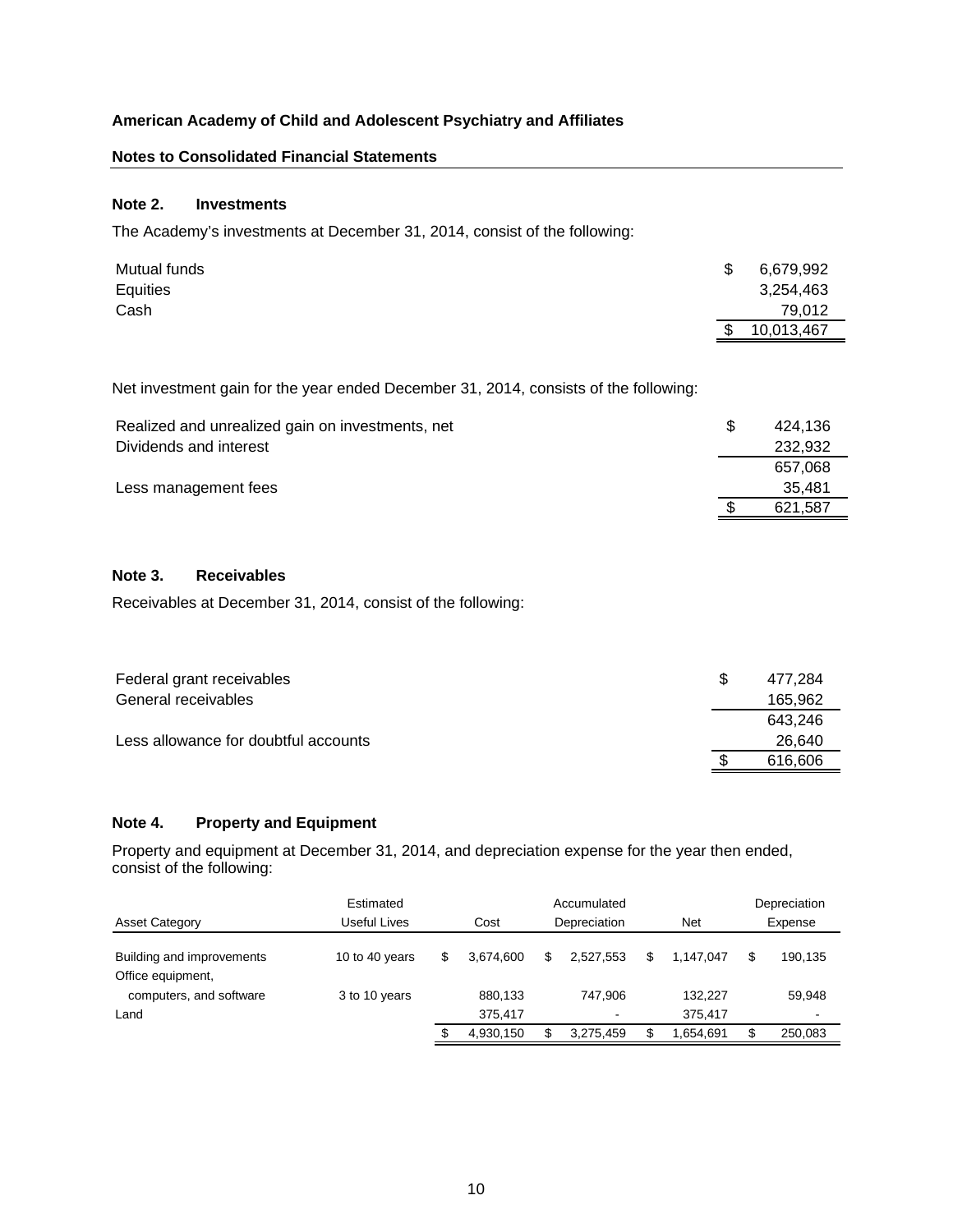# **Notes to Consolidated Financial Statements**

# **Note 5. Deferred Revenue**

Deferred revenue at December 31, 2014, consists of the following:

| Membership dues             | 1.204.109 |
|-----------------------------|-----------|
| Annual meeting registration | 352,050   |
| Initial publishing royalty  | 158,225   |
| <b>Others</b>               | 16,177    |
|                             | 1,730,561 |

# **Note 6. Building Rental**

During the year ended December 31, 2014, the Academy leased a portion of its building under an operating lease. The lease will expire in September 2016. Rental revenue for the year ended December 31, 2014, was \$31,200.

The lease agreement calls for the Academy to receive the following future rental payments:

#### Year Ending December 31,

| 2015 | S. | 31,200 |
|------|----|--------|
| 2016 |    | 23,400 |
|      | S  | 54,600 |

# **Note 7. Retirement Plan**

The Academy maintains a defined contribution pension plan for its full-time employees. Contributions are made on behalf of eligible employees at the rate of 10% of their compensation. Amounts contributed to the plan for the year ended December 31, 2014, were \$145,000.

#### **Note 8. Margin Agreement**

The Academy has established a margin authorization agreement with its investment manager that allows the Academy to draw funds based on a specific percentage of the investments, which resulted in approximately \$4 million available for margin as of December 31, 2014. Any funds borrowed under the margin loan agreement accrue interest at a rate dependent on the amount on margin. As of December 31, 2014, there was no amount outstanding under this agreement.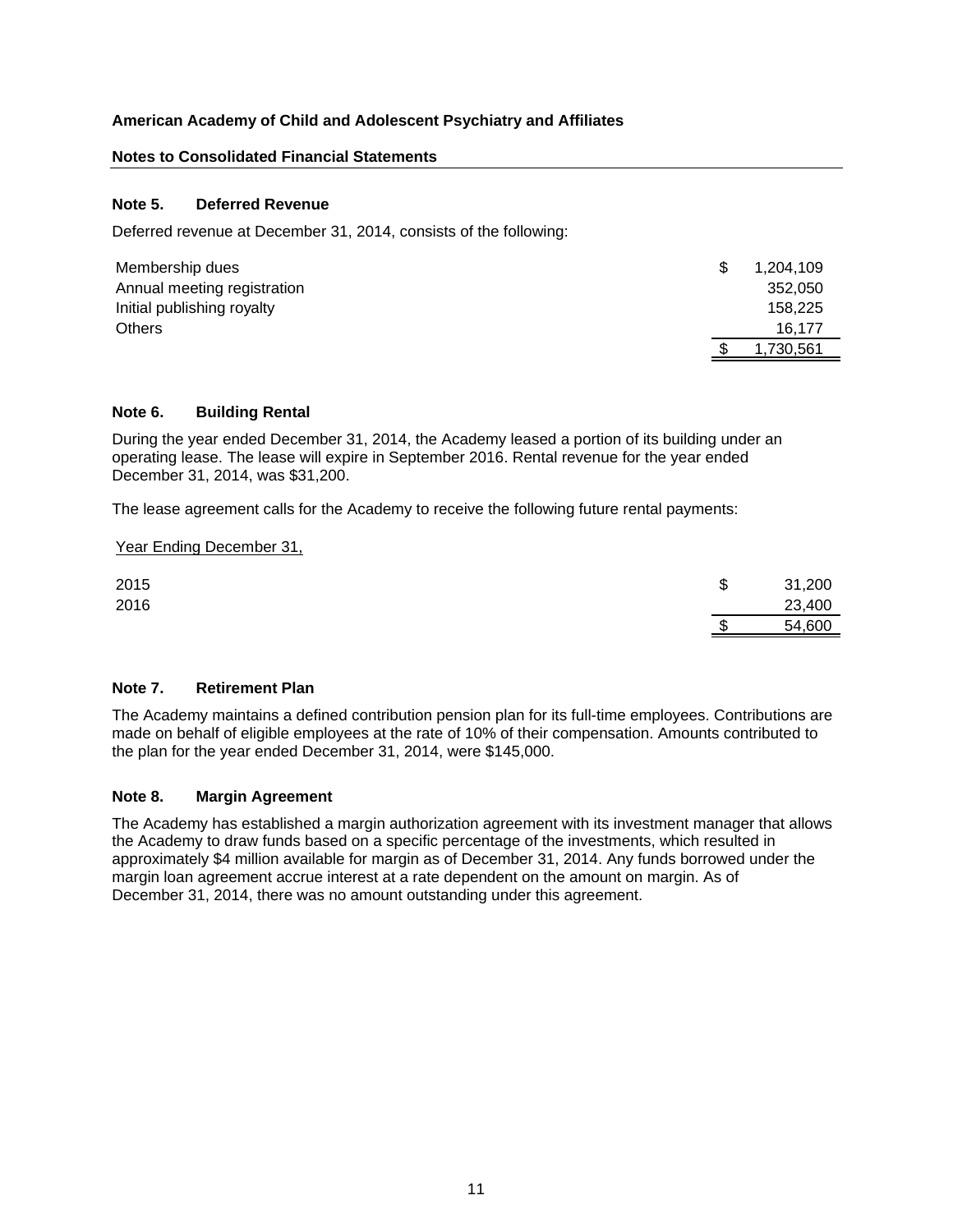# **Notes to Consolidated Financial Statements**

# **Note 9. Commitments**

**Hotels and facilities:** The Academy has entered into several contracts for hotel room rentals and convention centers relating to its annual meetings to be held through 2021. In the event of cancellation, the Academy is required to pay various costs of the hotel rooms as stipulated in the contracts, the amounts of which are dependent upon the date of cancellation.

**Publishing:** The Academy entered into a publishing agreement with Elsevier Inc., effective January 1, 2015, which extends through 2019. Under this agreement, the Academy is entitled to receive minimum royalty payments.

The Academy's minimum royalty payments under the Elsevier Inc., agreement will be approximately \$1,300,000 for the year ending December 31, 2015.

# **Note 10. Contingency**

The Academy participates in a federally-assisted grant program that is subject to financial and compliance audits by the federal agency or its representatives. As such, there exists a contingent liability for potential questioned costs that may result from such audits. Management does not anticipate any significant adjustments that may result from such audits.

# **Note 11. Temporarily Restricted Net Assets**

The composition of temporarily restricted net assets as of December 31, 2014, along with the activity in the temporarily restricted funds for the year then ended, is as follows:

For the year ended December 31, 2014, the Academy allocated investment gains to its temporarily restricted net asset funds on a monthly basis. This allocation has two components. The first is an allocation based on the balance and activity in each temporarily restricted fund. The second is an allocation based on the balance and activity in each permanently restricted fund. In each of the two allocations described above, the allocation methodology is the same, and the allocated investment gains (losses) are recorded within the respective temporarily restricted fund. The allocations were calculated for each fund based on the balance in each fund at the end of the month, plus the current month activities, divided by the Academy's average investment balance for the month, multiplied by the Academy's net investment gain (loss) for the month.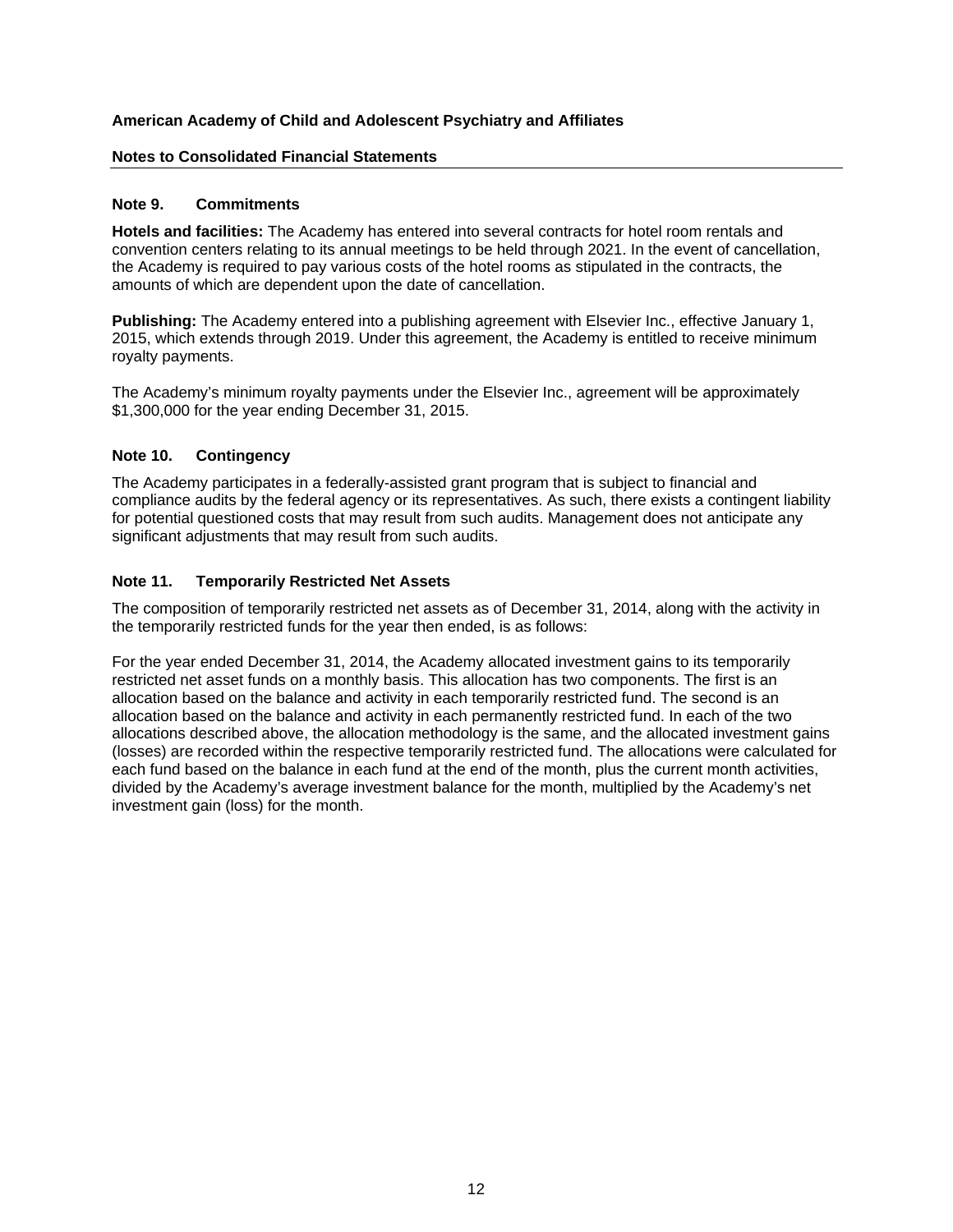#### **Notes to Consolidated Financial Statements**

#### **Note 11. Temporarily Restricted Net Assets (Continued)**

The Academy does not allocate investment income to programs that are less than one year in duration or that have a measurable date of completion during the fiscal year, such as programs where the terms of the restriction are satisfied at the annual meeting. In addition, the Academy does not allocate investment income to programs where the donors, such as but not limited to governmental entities or pharmaceutical companies, do not have expectations of receiving investment gains, or intend the funds to be subject to market losses.

Temporarily restricted funds which are driven by multi-year promises to give are allocated differently. The Academy only allocates the investment return based on the actual cash received by year-end and excludes the amount that has yet to be received.

Changes in temporarily restricted net assets during 2014 are as follows:

|                                                          |              |                          |                                         | Investment               | Investment               | Reclass                  | Transfer                 |                                      |
|----------------------------------------------------------|--------------|--------------------------|-----------------------------------------|--------------------------|--------------------------|--------------------------|--------------------------|--------------------------------------|
|                                                          | Balance      |                          | <b>Net Assets</b>                       | Gain on                  | Gain on                  | Within                   | to                       | Balance                              |
|                                                          | December 31, |                          | Released from                           | Temporarily              | Temporarily              |                          |                          | Temporarily Permanently December 31, |
|                                                          | 2013         | Contributions            | Restrictions                            | Restricted               | Restricted               | Restricted               | Restricted               | 2014                                 |
|                                                          |              |                          |                                         |                          |                          |                          |                          |                                      |
| Campaign for America Kids                                | 417,924 \$   | 66,863                   | $\boldsymbol{\mathsf{S}}$<br>172,942 \$ | 32,662 \$                |                          | \$                       | \$                       | \$<br>344,507                        |
| Endowment fund                                           | 240,890      | 150                      | 46,973                                  | 25,065                   | 64,207                   | ÷,                       | $\overline{\phantom{a}}$ | 283,339                              |
| Berman Learning Disability Fund                          | 131,349      | $\overline{a}$           | 5,157                                   | 11,432                   | $\overline{a}$           |                          |                          | 137,624                              |
| E. Schlosser Lewis                                       | 229,950      | 31,750                   | 41,835                                  | 19,332                   | 46,853                   | ÷,                       | 150,000                  | 136,050                              |
| Life Member Fund                                         | 67,396       | 46,765                   | 42,674                                  | 8,063                    |                          |                          |                          | 79,550                               |
| Abramson Fund                                            | 78,689       | $\overline{\phantom{a}}$ | 28,000                                  | 5,800                    | 15,302                   | ÷,                       | $\overline{\phantom{a}}$ | 71,791                               |
| <b>Endowed dues</b>                                      | 61,277       | $\overline{a}$           | $\overline{\phantom{0}}$                | 4,932                    | $\overline{\phantom{a}}$ | (9, 585)                 | $\overline{\phantom{a}}$ | 56,624                               |
| Amaya Fund (The Marc Amaya Award of NC)                  | 35,742       | 13,145                   | 2,656                                   | 3,443                    | $\blacksquare$           |                          |                          | 49,674                               |
| International Fund - Ulku Ulgur, M.D. Int'l Scholor Fund | 35,000       | 13,650                   | 2,565                                   | 3,277                    | $\overline{\phantom{a}}$ | $\overline{\phantom{a}}$ | $\overline{\phantom{a}}$ | 49,362                               |
| Tarian Fund for Mental Retardation                       | 28,851       | $\overline{\phantom{a}}$ | 1,648                                   | 2,517                    | $\blacksquare$           | $\overline{a}$           | $\overline{\phantom{a}}$ | 29,720                               |
| Pilot Research Awards (Pfizer)                           | ÷.           | 60,000                   | 31,628                                  | $\blacksquare$           | $\overline{a}$           |                          | $\overline{a}$           | 28,372                               |
| Philips Fund for Prevention                              | 20,749       |                          | 5,179                                   | 2,041                    | 10,615                   |                          |                          | 28,226                               |
| Simon Wile Fund - Liason Psychiatry Award                | 23,639       | $\overline{\phantom{a}}$ | 1,625                                   | 2,059                    |                          |                          | $\overline{a}$           | 24,073                               |
| Aubrey Metcalf Fund (Northern California-ROCAP)          | 20,468       |                          | $\overline{\phantom{a}}$                | 1,871                    |                          |                          |                          | 22,339                               |
| Spurlock Minority Research Fellowship - NIDA             | 14,998       | 26,000                   | 29,004                                  | $\overline{a}$           | $\overline{\phantom{a}}$ | 9,585                    | $\overline{\phantom{a}}$ | 21,579                               |
| John E. Schowalter Fund (Roberto)                        |              | 14,000                   |                                         | $\overline{\phantom{a}}$ |                          |                          |                          | 14,000                               |
| Cancro Award                                             | 15,551       | ٠                        | 3,030                                   | 1,326                    | $\overline{\phantom{a}}$ | $\overline{a}$           | $\overline{\phantom{a}}$ | 13,847                               |
| James Anthony Fund                                       | ÷,           | 12,850                   | $\overline{a}$                          | $\overline{a}$           |                          |                          | ÷                        | 12,850                               |
| Beatrix Hamburg Award                                    | 11,497       | $\overline{a}$           | 1,401                                   | 981                      |                          |                          |                          | 11,077                               |
| Spurlock Fund-AACAP                                      | 12,879       |                          | 4,031                                   | 1,097                    | $\overline{a}$           |                          |                          | 9,945                                |
| Klingenstein                                             | 5,670        | 32,000                   | 27,857                                  | $\overline{\phantom{0}}$ | $\overline{\phantom{a}}$ |                          |                          | 9,813                                |
| Robinson/Cunningham                                      | 10,376       | $\overline{\phantom{a}}$ | 2,611                                   | 819                      |                          |                          |                          | 8,584                                |
| NIDA AACAP Resident Research Award                       | 4,233        | 37,250                   | 34,524                                  | $\overline{\phantom{0}}$ | $\overline{a}$           |                          |                          | 6,959                                |
| Paramjit T. Joshi, MD International Scholars Fund        |              |                          | $\overline{\phantom{a}}$                | 14                       | 3,975                    |                          |                          | 3,989                                |
| General Resident Travel Awards (Eli Lilly)               | 5,995        | 30,375                   | 33,695                                  | $\overline{\phantom{0}}$ | $\overline{a}$           |                          |                          | 2,675                                |
| International dund                                       | 250          | 440                      |                                         | 904                      | $\overline{\phantom{a}}$ |                          |                          | 1,594                                |
| Karl Menninger Plenary                                   | 39,067       | $\overline{\phantom{0}}$ | 39,067                                  | $\overline{\phantom{0}}$ | $\overline{\phantom{a}}$ | $\overline{a}$           | ÷,                       | $\blacksquare$                       |
|                                                          | \$1,512,440  | \$<br>385,238            | \$<br>558,102 \$                        | 127,635                  | \$<br>140,952            | - \$<br>÷,               | \$150,000                | \$1,458,163                          |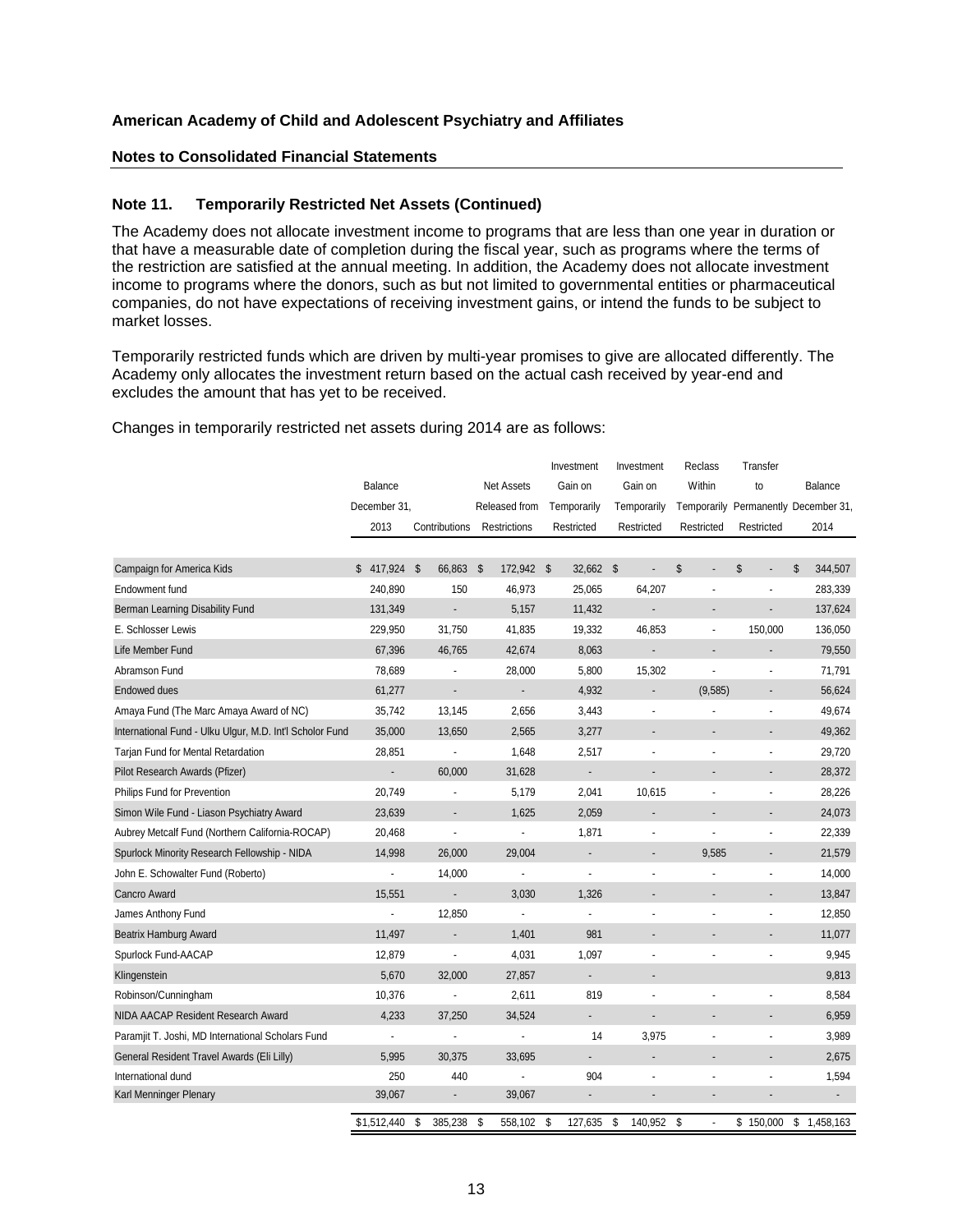#### **Notes to Consolidated Financial Statements**

# **Note 12. Permanently Restricted and Board Designated Net Assets**

The Academy follows the Codification subtopic, *Reporting Endowment Funds*. The Codification addresses accounting issues related to guidelines in the Uniform Prudent Management of Institutional Funds Act of 2006 (UPMIFA), which was adopted by the National Conferences of Commissioners on Uniform State Laws in July 2006. Management has interpreted UPMIFA as requiring the preservation of the fair value of original donor-restricted contributions as of the date of the gift, absent explicit donor stipulations to the contrary. As a result of this interpretation, the Academy classifies as permanently restricted net assets: (a) the original value of permanently restricted cash contribution; and (b) the discounted value of future permanently restricted cash contributions, net of allowance for uncollectible promises. The remaining portion of donor-restricted cash contributions are classified as temporarily restricted net assets until those amounts are appropriated for expenditure in a manner consistent with the standard of prudence prescribed by UPMIFA. In accordance with UPMIFA, the Academy considers the following factors in making a determination to appropriate or accumulate donor-restricted cash contributions:

- The purposes of the Academy and donor-restricted endowment fund.
- The duration and preservation of the funds.
- General economic conditions.
- The possible effect of inflation and deflation.
- The expected total return from income and the appreciation of investments.
- Investment policies.

**Spending policy:** All earnings (losses) from the Academy's permanently restricted net assets are recorded as temporarily restricted net assets, as each permanently restricted fund has a temporarily restricted component. The Academy's permanently restricted funds are geared towards programmatic spending that falls within the mission and purpose of the Academy. The Academy analyzes the balance in the temporarily restricted component of the fund when evaluating the ability to spend prudently on related programs which coincide with the purpose of the fund. The Academy's endowment fund is used to support programs that promote the health and development of children, adolescents, and families. The programs which the Academy supports are ultimately decided by the Council. Board designated net assets are used to fund programs determined by the President.

**Investment policy:** The Academy invests all permanently restricted funds, as well as other invested funds, in a fund managed by an investment manager according to the objectives and guidelines of the Academy's Statement of Investment Objectives. The Academy's overall objective is to outperform inflation while minimizing potential losses. At least annually, the Academy's Financial Planning Committee, in consultation to the Treasurer and Executive Director, will review the Statement of Investment Objectives to determine their continued applicability. Ultimate authority and responsibility for the financial policies rest with the Council.

The Academy's endowment funds consist of the following at December 31, 2014:

|                                  |              | Temporarily | Permanently  |              |
|----------------------------------|--------------|-------------|--------------|--------------|
|                                  | Unrestricted | Restricted  | Restricted   | Total        |
| Donor-restricted endowment funds | ٠            | \$523.395   | \$ 1,798,270 | \$2,321,665  |
| Board designated endowment funds | 762.531      | -           | $\sim$       | 762.531      |
|                                  | 762.531      | \$523.395   | \$1.798.270  | \$ 3,084,196 |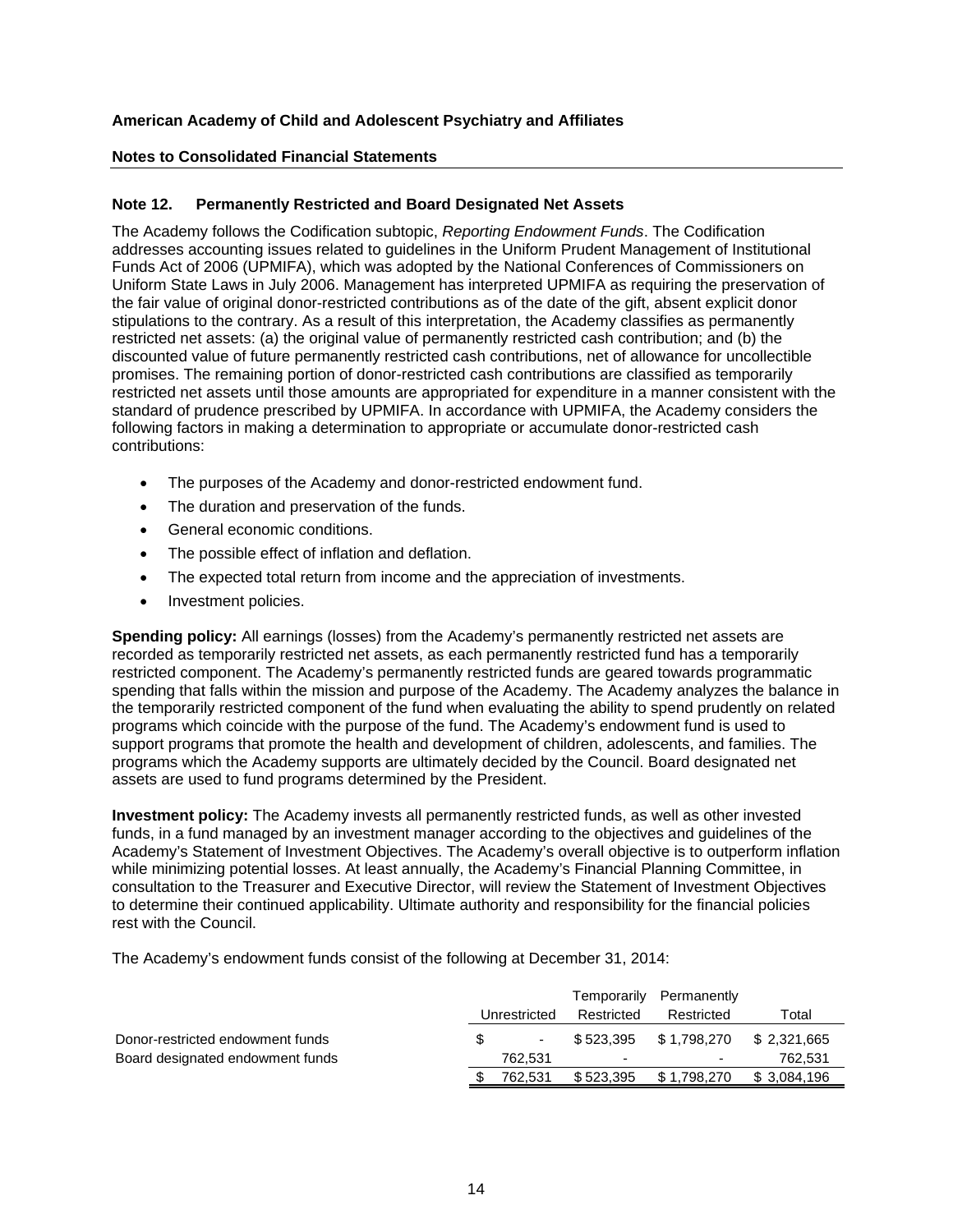#### **Notes to Consolidated Financial Statements**

# **Note 12. Permanently Restricted and Board Designated Net Assets (Continued)**

Endowment fund activity for the year ended December 31, 2014, consists of the following:

|                                         |   |              | Temporarily              | Permanently              |             |
|-----------------------------------------|---|--------------|--------------------------|--------------------------|-------------|
|                                         |   | Unrestricted | Restricted               | Restricted               | Total       |
| Endowment net assets, beginning of year | S | 719.203      | \$570,278                | \$1,594,670              | \$2,884,151 |
| Contributions                           |   |              | 31.900                   | 53,600                   | 85,500      |
| Current year designations               |   | 3.217        | $\overline{\phantom{a}}$ | ۰                        | 3.217       |
| Investment income, net                  |   | 63.341       | 193.204                  | $\overline{\phantom{a}}$ | 256,545     |
| Amounts appropriated for expenditure    |   | (23, 230)    | (121, 987)               | ٠                        | (145, 217)  |
| Transfer to permanently restricted      |   |              | (150,000)                | 150,000                  |             |
| Endowment net assets, end of year       |   | 762,531      | \$523,395                | \$1,798,270              | \$3,084,196 |

All Academy endowment funds are included with the investments as shown in Note 2. The transfer from temporarily restricted to permanently restricted, within the Academy's endowment is due to a change in donor restrictions.

Permanently restricted net assets at December 31, 2014, consist of the following endowments:

| <b>Endowment Fund</b>              | 745.206   |
|------------------------------------|-----------|
| E. Schlosser Lewis Fund            | 693,804   |
| Abramson Fund                      | 177,605   |
| <b>Philips Fund for Prevention</b> | 103,055   |
| Joshi International Scholars Fund  | 78,600    |
|                                    | 1,798,270 |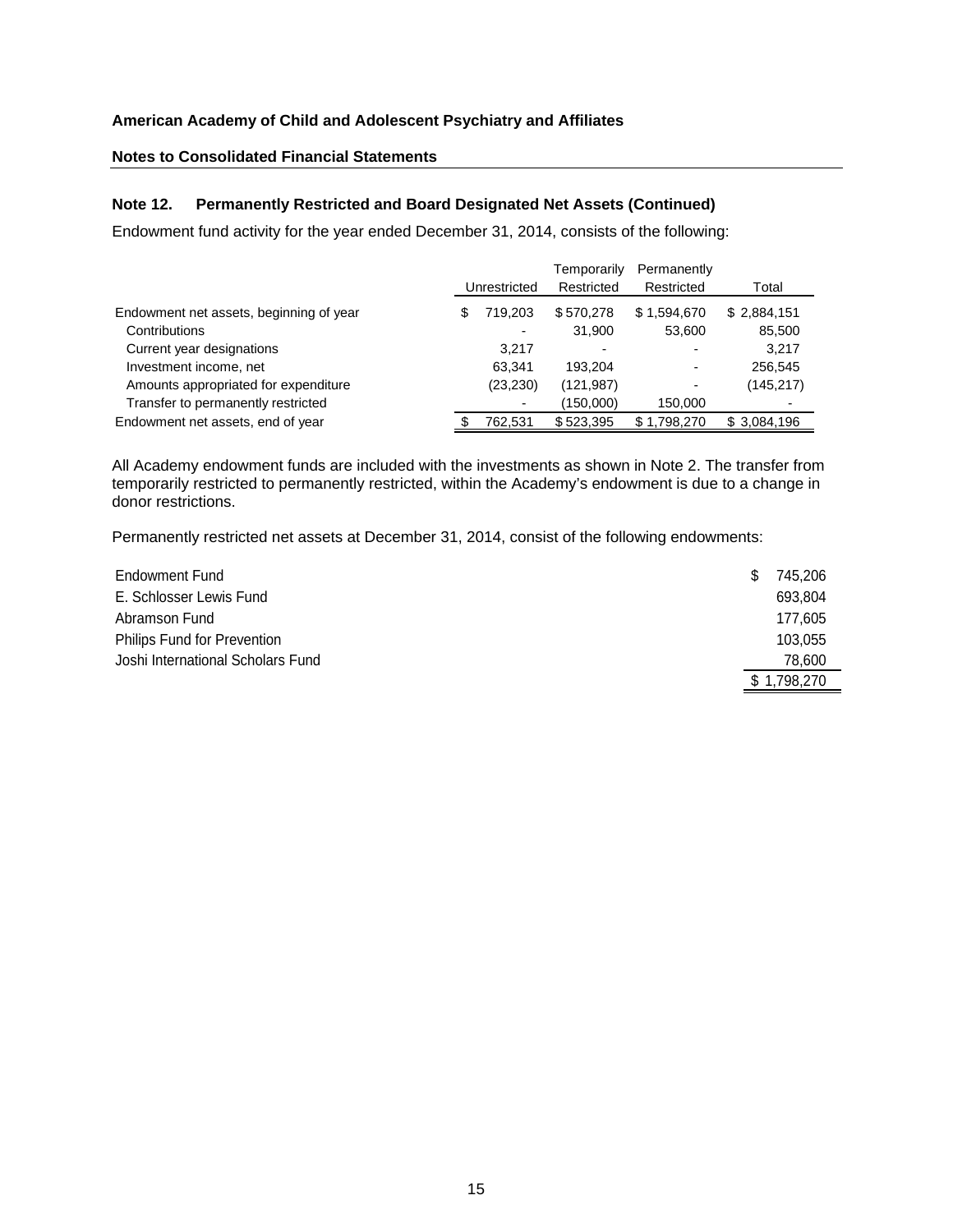# **Notes to Consolidated Financial Statements**

# **Note 12. Permanently Restricted and Board Designated Net Assets (Continued)**

Board designated net assets activity for the year ended December 31, 2014, consists of the following programs:

|                                        | <b>Balance</b> |    | <b>Current Year</b>                                                    |    | <b>Net Assets</b> |              | <b>Balance</b> |  |  |
|----------------------------------------|----------------|----|------------------------------------------------------------------------|----|-------------------|--------------|----------------|--|--|
|                                        | December 31,   |    | Released from<br>Designations and<br>Investment Income<br>Designations |    |                   | December 31, |                |  |  |
|                                        | 2013           |    |                                                                        |    | 2014              |              |                |  |  |
| <b>Presidential Initiative Funds</b>   |                |    |                                                                        |    |                   |              |                |  |  |
| Dr. Joshi Presidential Initiative Fund | \$<br>109,999  | \$ |                                                                        | S  | (31, 465)         | \$.          | 78,534         |  |  |
| Dr. Fritz Presidential Initiative Fund | 40,000         |    |                                                                        |    | (6, 121)          |              | 33,879         |  |  |
|                                        | 149,999        |    |                                                                        |    | (37, 586)         |              | 112,413        |  |  |
| Research Initiative                    | 37,339         |    | 97,946                                                                 |    | (84, 799)         |              | 50,486         |  |  |
|                                        |                |    |                                                                        |    |                   |              |                |  |  |
| Other funds                            |                |    |                                                                        |    |                   |              |                |  |  |
| Karl Menninger Plenary                 | 168,087        |    | 14,751                                                                 |    | (7,800)           |              | 175,038        |  |  |
| Lawrence A. Stone, M.D. Plenary        | 118,654        |    | 10,453                                                                 |    | (5,000)           |              | 124,107        |  |  |
| Douglas Hansen Annual Review           | 106,463        |    | 9,345                                                                  |    | (5,000)           |              | 110,808        |  |  |
| Stubblefield House of Delegates        | 70,268         |    | 6,154                                                                  |    | (865)             |              | 75,557         |  |  |
| Noshpitz/Cline History Lecture         | 63,486         |    | 5,573                                                                  |    | (2,500)           |              | 66,559         |  |  |
| John F. McDermott Assistant Editor     |                |    |                                                                        |    |                   |              |                |  |  |
| in Residence                           | 59,100         |    | 6,225                                                                  |    |                   |              | 65,325         |  |  |
| John Schowalter Resident               | 54,539         |    | 4,787                                                                  |    |                   |              | 59,326         |  |  |
| Jerry M. Wiener Resident               | 16,677         |    | 1,465                                                                  |    |                   |              | 18,142         |  |  |
| Virginia Q. Anthony                    | 61,929         |    | 7,805                                                                  |    | (2,065)           |              | 67,669         |  |  |
|                                        | 719,203        |    | 66,558                                                                 |    | (23, 230)         |              | 762,531        |  |  |
|                                        | \$<br>906,541  | \$ | 164,504                                                                | \$ | (145, 615)        | \$           | 925,430        |  |  |

The Presidential Initiative Funds and the Research Initiative are not considered part of the board designated endowment funds, as these funds are not intended to be perpetual in nature, nor are they allocated investment returns.

# **Note 13. Funds Provided to Subrecipients**

The following funds were provided to the subrecipients listed below under the K-12 federal grant program during the year ended December 31, 2014:

| Washington University in St. Louis           | S | 171,134   |
|----------------------------------------------|---|-----------|
| University of Pittsburgh                     |   | 164,892   |
| Research Foundation for Mental Hygiene, Inc. |   | 145.914   |
| Emma Pendleton Bradely Hospital              |   | 142,593   |
| Vanderbilt University Medical Center         |   | 141,007   |
| Indiana University                           |   | 133,526   |
| University of Colorado - Denver              |   | 96.976    |
| University of Kentucky Research Foundation   |   | 9,736     |
|                                              |   | 1,005,778 |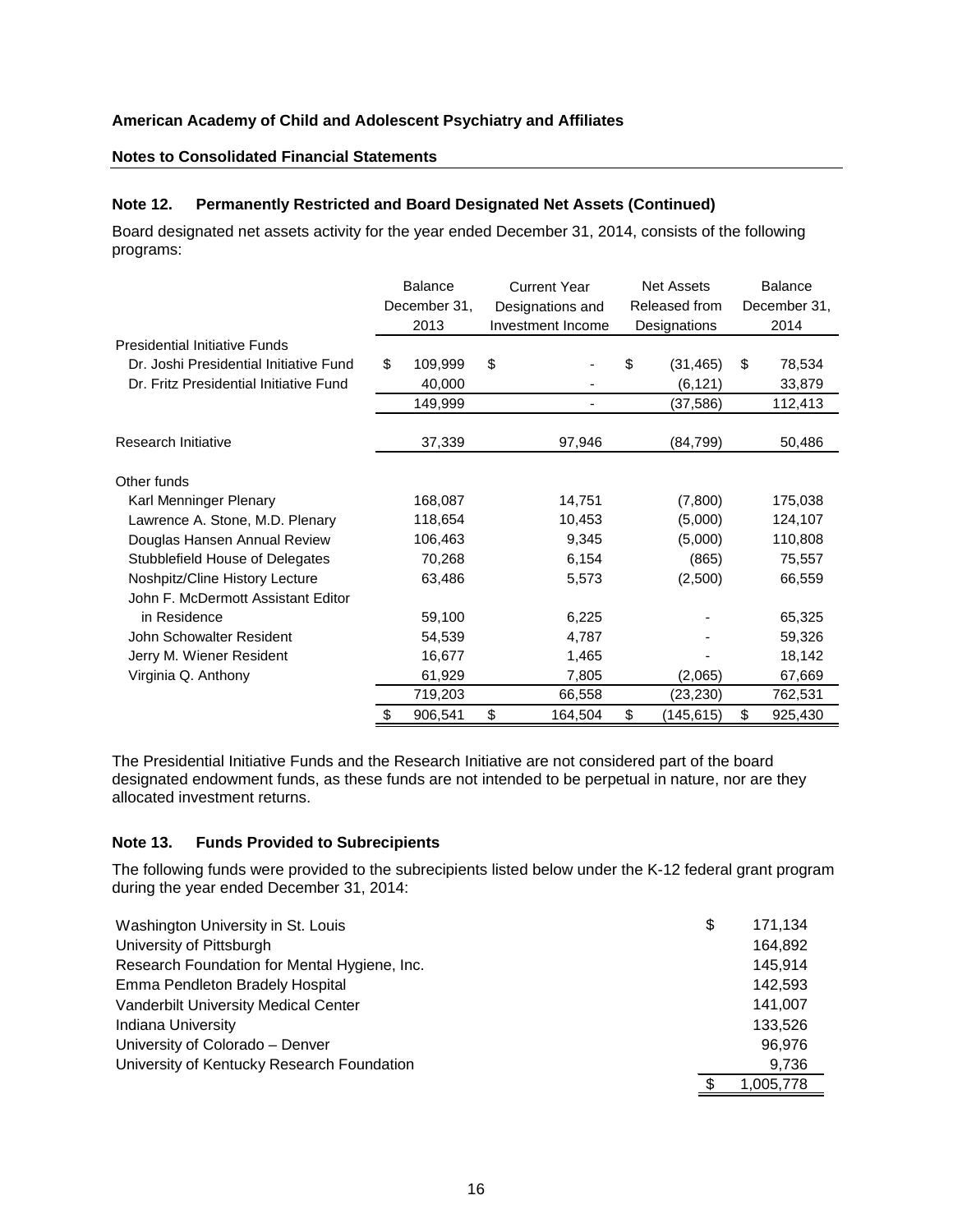#### **Notes to Consolidated Financial Statements**

#### **Note 14. Fair Value Measurements**

The Academy follows the Codification topic, *Fair Value Measurement*. The Codification applies to all assets and liabilities that are being measured and reported on a fair value basis. The Codification establishes a framework for measuring fair value in accordance with accounting principles generally accepted in the United States of America and expands disclosure about fair value measurements. The Codification enables the reader of the financial statements to assess the inputs used to develop those measurements by establishing a hierarchy for ranking the quality and reliability of the information used to determine fair values. The Codification requires that assets and liabilities carried at fair value will be classified and disclosed in one of the following three categories:

- Level 1 Quoted market prices in active markets for identical assets or liabilities.
- Level 2 Observable market based inputs or unobservable inputs corroborated by market data.
- Level 3 Unobservable inputs that are not corroborated by market data.

In determining the appropriate levels, the Academy performs a detailed analysis of the assets and liabilities that are subject to the Codification. At each reporting period, all assets and liabilities for which the fair value measurement is based on significant unobservable inputs are classified as Level 3. The Academy had no Level 3 investments at December 31, 2014.

The table below presents the balances of assets at December 31, 2014, measured at fair value on a recurring basis by level within the hierarchy:

|                                     | Total<br>Level 1 |            |    | Level <sub>2</sub> |                                            | Level 3 |  |
|-------------------------------------|------------------|------------|----|--------------------|--------------------------------------------|---------|--|
| Mutual funds                        |                  |            |    |                    |                                            |         |  |
| Intermediate duration fund          | \$               | 2,465,921  | \$ | 2,465,921          | \$                                         | \$      |  |
| Foreign large blend                 |                  | 960,957    |    | 960,957            |                                            |         |  |
| Global real estate                  |                  | 281,832    |    | 281,832            |                                            |         |  |
| <b>Emerging markets</b>             |                  | 159,073    |    | 159,073            |                                            |         |  |
| Multi-strategy equity and bond fund |                  | 1,906,883  |    |                    | 1,906,883                                  |         |  |
| Multi-strategy bond and equity fund |                  | 905,326    |    |                    | 905,326                                    |         |  |
|                                     |                  | 6,679,992  |    | 3,867,783          | 2,812,209                                  |         |  |
| Equities                            |                  |            |    |                    |                                            |         |  |
| Technology                          |                  | 683,276    |    | 683,276            |                                            |         |  |
| Financial                           |                  | 571,425    |    | 571,425            |                                            |         |  |
| <b>Services</b>                     |                  | 568,938    |    | 568,938            |                                            |         |  |
| Healthcare                          |                  | 560,584    |    | 560,584            |                                            |         |  |
| <b>Basic materials</b>              |                  | 280,044    |    | 280,044            |                                            |         |  |
| <b>Consumer Goods</b>               |                  | 269,664    |    | 269,664            |                                            |         |  |
| <b>Industrial Goods</b>             |                  | 225,507    |    | 225,507            |                                            |         |  |
| <b>Utilities</b>                    |                  | 95,025     |    | 95,025             |                                            |         |  |
|                                     |                  | 3,254,463  |    | 3,254,463          |                                            |         |  |
| Total assets at fair value          |                  | 9,934,455  |    |                    | $\frac{\$}{2}$ 7,122,246 $\$$ 2,812,209 \$ |         |  |
| Total cash held with investments    |                  | 79,012     |    |                    |                                            |         |  |
| <b>Total investments</b>            | S.               | 10,013,467 |    |                    |                                            |         |  |